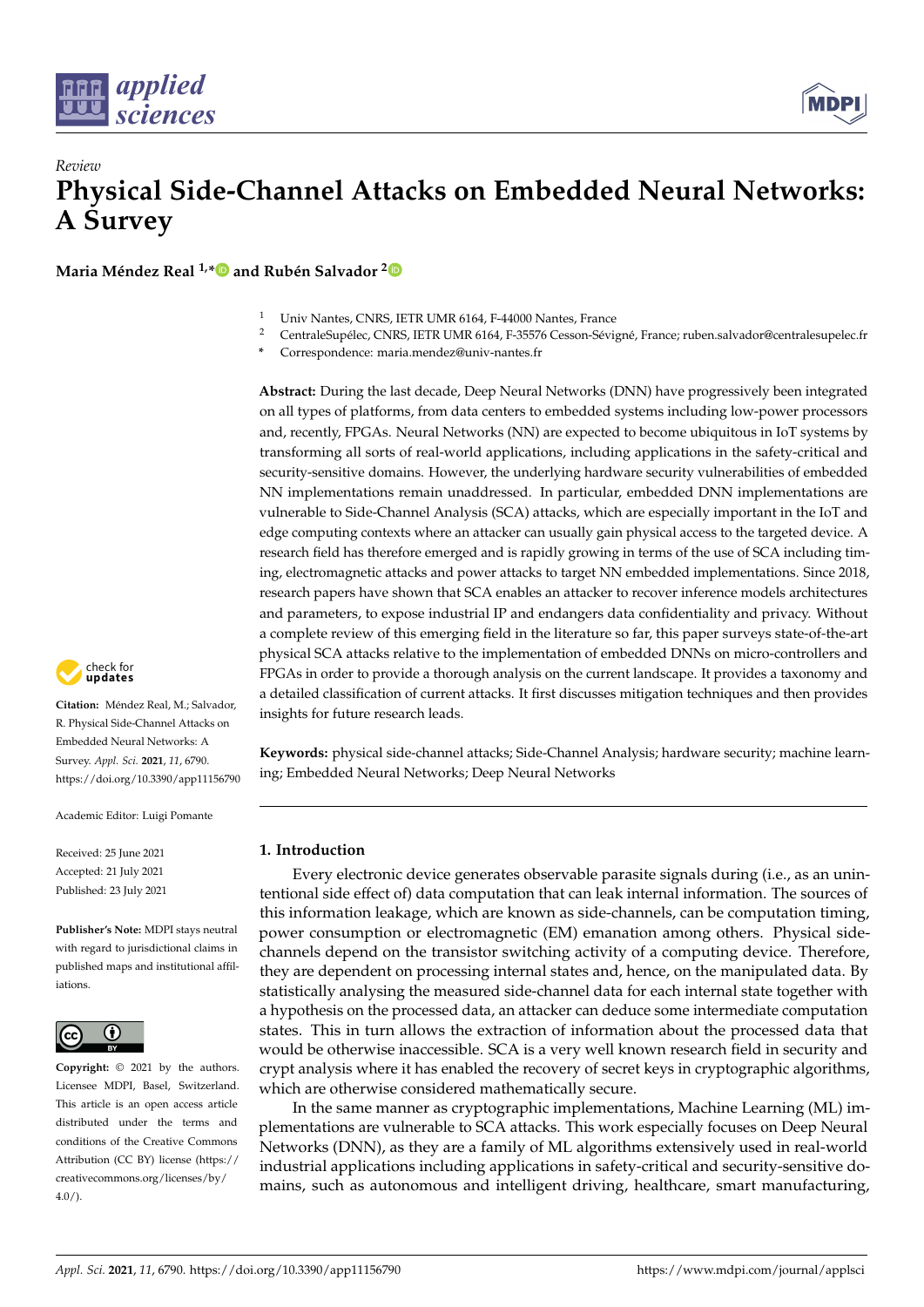security and defense among others. DNNs are especially used for recognition, classification and analysis tasks.

There is increasing interest in deploying DNNs on low-cost embedded processors and accelerators such as General Purpose Graphics Processing Units (GPU) and, lately, also on Field Programmable Gate Arrays (FPGA) [\[1\]](#page-22-0). FPGAs have proven their efficiency for energy constrained and highly customised DNN implementations, especially for inference and small size networks [\[2–](#page-22-1)[4\]](#page-22-2). DNNs are expected to become ubiquitous in IoT systems in the next years.

In this context, physical SCA attacks are a real threat since attackers can easily gain physical access to the targeted device. A new and rapidly evolving research field has emerged around the exploitation of SCA on embedded DNN implementations, showing that it is possible to expose industrial secrets such as DNN model architecture and parameters as well as to endanger data confidentiality and privacy exposing training and/or input data. If recent work studies the possibility of deep learning computation over encrypted data (encrypted data and/or encrypted parameters) [\[5–](#page-22-3)[8\]](#page-22-4), i.e., by homomorphic encryption, today's deep learning computation manipulates non-encrypted data.

Therefore, the study of SCA attacks against embedded DNN implementations is of great importance. It is indeed necessary to better understand and categorise literature attacks of today's classical DNN implementations in order to propose adapted and efficient countermeasures. Note that, to the best of our knowledge, no attack has been performed against side-channel protected DNN implementations. Without a complete review in the literature so far, this work aims at providing a thorough analysis and classification of state-of-the-art physical passive attacks on embedded DNN implementations. After proposing a taxonomy of SCA attacks, we provide a detailed classification of current attacks according to several features such as target model and DNN implementation, source of leakage, aim of the attack and the considered threat model. Finally, we discuss the first reported mitigation techniques. The main objective and contribution of this paper is to provide a broad overview of SCA attacks against embedded DNN implementations on micro-controllers and FPGAs for readers who wish to start working on this topic as well as to provide insights into the possible mitigation solutions and future research leads.

The remainder of this paper is organised as follows. Section [2](#page-1-0) provides some background on DNNs, SCA in general and on the specific SCA techniques that will be covered in the surveyed attacks. Then, Section [3](#page-5-0) presents the considered threat model and motivates SCA attacks against DNN implementations. Section [4](#page-6-0) first proposes a taxonomy of these SCA attacks, then it discusses literature works and classifies them according to several different features. Section [5](#page-19-0) presents the first countermeasures proposed so far and highlights their limitations. Section [6](#page-20-0) discusses existing challenges and provides future research directions. Finally, Section [7](#page-21-0) concludes this work.

#### <span id="page-1-0"></span>**2. Background**

#### *2.1. Some Background on Neural Networks (NN)*

The existing attacks on the literature have mainly targeted two classes of NNs (in the remainder of this manuscript, we use the acronym NN to refer generically to any type of neural network, irrespective of whether the network is actually deep or not. We use the terms DNN/CNN whenever required to be more specific) mostly used for classification problems: Multi Layer Perceptron (MLP) and Convolutional Neural Networks CNN. This section provides some background on NNs as related to the attacks surveyed in this paper. The reader is referred to [\[9\]](#page-22-5) for more detailed information with respect to DNNs.

An MLP is a feed-forward network which is composed of several layers and each layer comprises a number of neurons. Each neuron of each layer is connected with a certain strength connection called weight to every node of the next layer. Data circulates in one manner, from the input layer to the output layer (feed-forward). MLPs include at least three different layers: an input layer, an output layer and one or more hidden layers (see Figure [1\)](#page-2-0).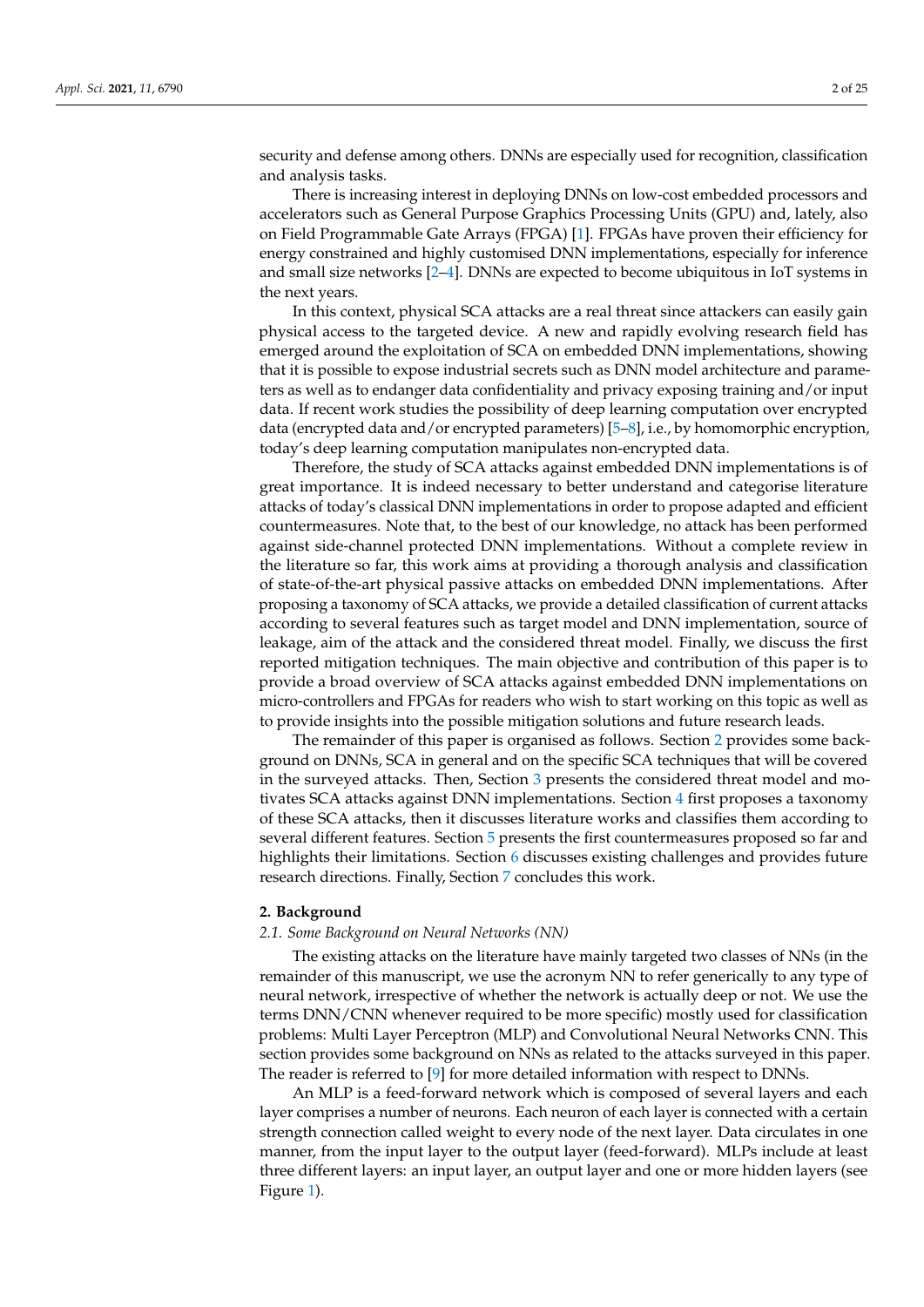<span id="page-2-0"></span>

**Figure 1.** Multi Layer Perceptron, where *x* is the input and  $\gamma$  is the output of a neuron.

Each neuron receives as inputs  $(x)$  the results of its previous layer connection(s), calculates a weighted summation added with a certain *bias* (see Equation [\(1\)](#page-2-1)) and then applies a nonlinear transformation to finally compute its activation output (*y*). This latter output is passed onto the next connected layer neurons as their input.

<span id="page-2-1"></span>
$$
y = Action( \sum (weight \cdot x) + bias )
$$
 (1)

Different nonlinear *activation* functions exist, including logistic (sigmoid), Tanh, softmax and Rectified Linear Unit (ReLU) functions. ReLU is one of the most widely used ones as it has the particularity of activating only a certain number of neurons at the same time, rather than activating them all at a given moment. The network is then sparse and easier to compute as only a subset of neurons is activated at any time [\[10\]](#page-22-6).

CNNs are a variant of the standard MLP NNs mainly used for the classification of multi-dimensional data, especially images. CNNs are distinguished by the convolution layer. The latter is responsible for the feature extraction through a convolution operation between the high-dimensional input data and kernels, which are small matrices of parameters, in order to generate the layer output. Finally, each output layer is passed as input to the next layer. In addition to the convolution layer, other layers might be included in CNNs such as non-linear functions, pooling and fully-connected layers. Further details on CNNs can be found in [\[9,](#page-22-5)[11\]](#page-22-7).

BNNs (Binarized Neural Networks) [\[12\]](#page-22-8) are a subfamily of CNNs that binarize input and output activations and weights values. This converts floating point multiplication operations into single-bit XNOR operations, which significantly reduce storage requirements and computational complexity. However, binarization causes a loss of information and deviation from full-precision results; therefore, optimized training strategies are still being studied [\[13\]](#page-22-9). BNNs are a promising solution for IoT/edge resource-constrained and power-constrained devices where trading some accuracy loss for efficiency can be accepted.

All NNs have two stages: training and inference. In the training stage, the network is fed with pre-classified training inputs along with their classification results, eventually converging into a set of parameters values (weights and bias) able to compute the correct output results for its specific classification problem. During the inference stage, the pretrained network can perform its task by processing the input data and computing the output by using the weights determined during the training stage.

When looking at a standard NN model, we can refer to its architecture consisted of *macro-parameters*, such as number of layers, neurons per layer and activation function, and to its *micro-parameters* (or simply *parameters*) such as weights and biases.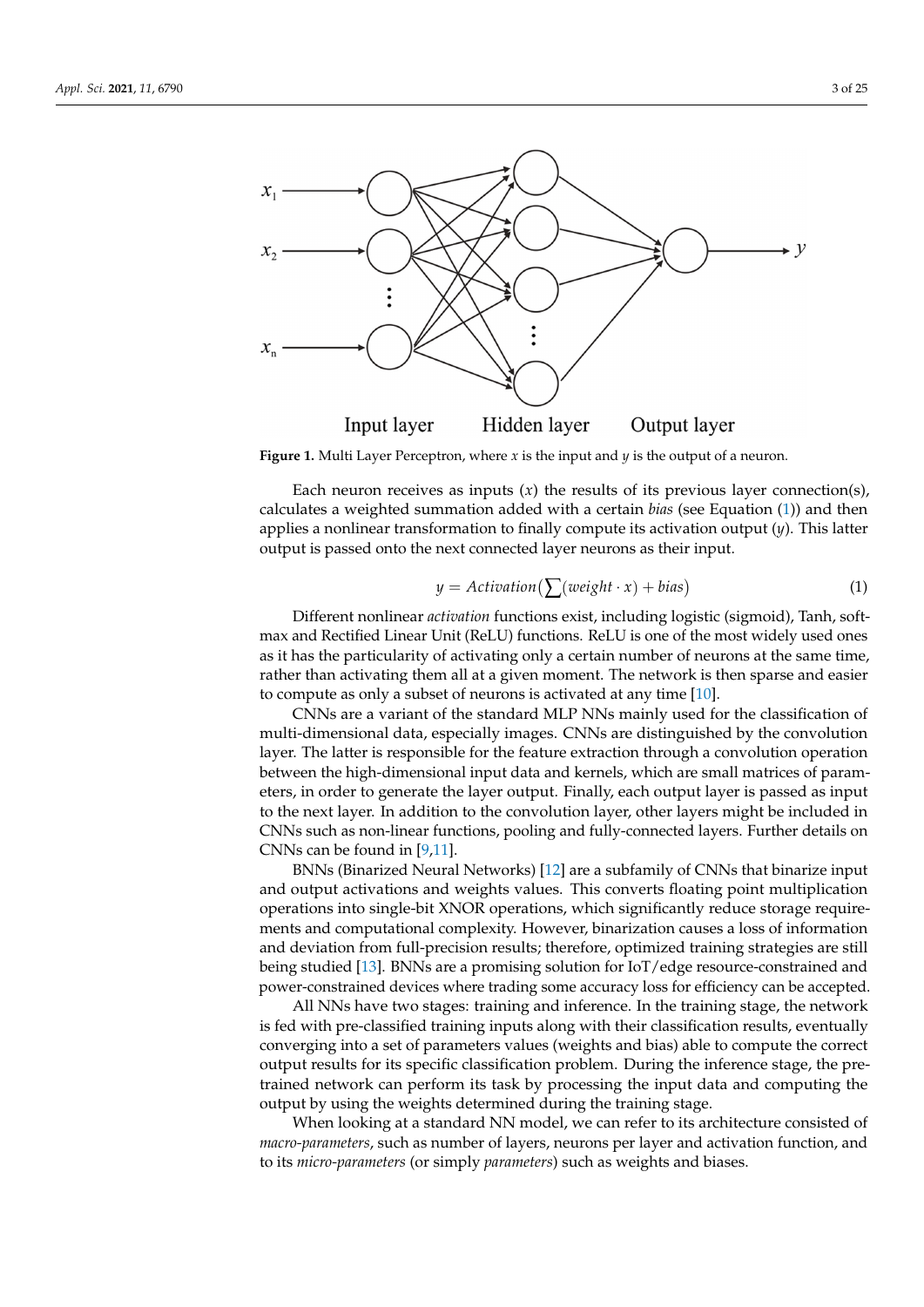The attacks studied in this paper have targeted MLP, CNN and BNN models. However, other ML algorithms such as decision trees have also been targeted by physical SCA attacks [\[14\]](#page-22-10).

### <span id="page-3-0"></span>*2.2. SCA Generalities*

Every physical implementation (of a processing system based on current silicon technologies) generates unintentional side-channel emissions that can be observed and analysed. While the system is manipulating data, an attacker can observe these sidechannel emissions, e.g., power consumption, EM, computation time, memory access patterns, etc. Then, the attacker investigates the dependencies of the observed side-channel signatures and the hypothetical signatures issued of the prediction of intermediate data and computation states. This process can eventually disclose internal data from the system and effectively leaks private information.

SCA is a well studied research field and has traditionally been used to attack cryptographic implementations of theoretically secure algorithms in order to recover the secret key. However, SCA attacks are more general and have been successfully applied to other targets in different scenarios, including NNs.

In order to help categorise SCA attacks against NN implementations as studied in this work, a general taxonomy for SCA attacks is proposed and summarised in Figure [2.](#page-4-0) The features in gray correspond to the ones covered by the attacks surveyed in this work. This taxonomy is based on a set of different features:

- **Attacker capability:** Two main attack families can be distinguished: *passive* and *active*. In the former one, the attacker is passive in the sense that he/she can only observe the information leaked and investigate changes in these leakages in order to correlate them to possible causes. For instance, a difference in the execution time (or power consumption) is a consequence of different computations or different processed data. By modeling the observed effects of possible specific causes, the adversary is able to learn useful information related to the actual computation on the target device. In the second family of attacks, the adversary is able to influence the target device via a side-channel, for instance, by modifying its environmental conditions [\[15\]](#page-22-11). Note that feeding the target with arbitrary inputs, for instance, by triggering the encryption of a specific text or in our case querying a DNN with any input image is, even for a potential attacker, a normal and authorised action and is not considered an active attack. In this study we focus on passive SCA attacks on DNN implementations.
- **Information leaks:** Following the work from Spreitzer et al. [\[15\]](#page-22-11), information leaks can be categorised into two types. On the one hand, *traditional* leaks are the most studied and define the *unintended* information leakage inherent to hardware implementations on every system. These include execution and delay time, power consumption, EM emanation, heat, sound, etc. These leaks are considered unintentional as they naturally result from the computation on a hardware device without any intention of designers or developers on creating these side-channel sources. On the other hand, in addition to unintended information leakage, devices provide more features such as the ability of providing run-time and *intended* information of the system. For instance, information on embedded sensors (e.g., power consumption) is provided for the optimisation of the resources management. This results in *publishing* data on purpose, which can leak information and can be exploited in the same manner as unintended information leaks. The surveyed attacks exploit information leaked from unintended side-channel sources.
- **Exploited properties:** Attacks exploit different kinds of properties for their observations. We distinguish *logical* properties, such as memory access patterns, from *physical* ones including timing, sound, heat, etc. Specifically, the studied attacks have exploited physical properties such as power consumption and EM emanation. The nature of the exploited property may or may not condition the access required to perform the attack.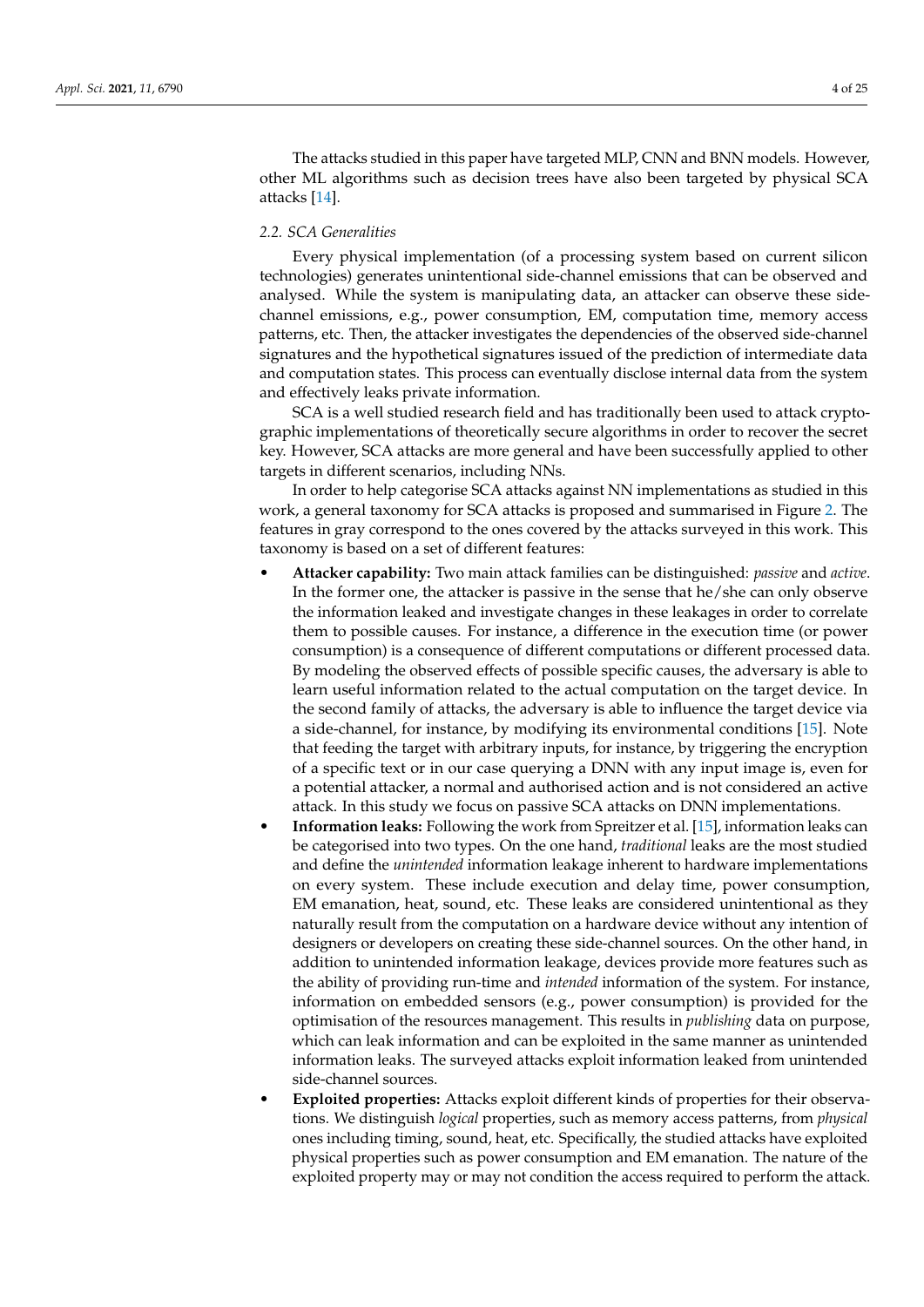- **Required access:** First, the attacker can have local access to the system in *software-only attacks*, where only an adversary application co-located with the victim on the same hardware resources is required (e.g., attacks observing the access patterns/times on shared resources such as cache memories). Second, the attacker can be in physical proximity to the system in order to monitor power consumption or EM emissions (i.e., this is a hardware attack). A third category called *remote attacks* is distinguished. This latter defines hardware attacks performed from software, for instance, attacks observing power consumption from embedded sensors information accessed by software. Note that attacker access on the target system is irrespective to the exploited property. For instance, an adversary application co-located with the victim and sharing hardware resources can exploit timing physical properties by observing timing through changes on the state of the shared cache. In this work physical and remote access-based attacks are covered.
- **Profiling phase:** A profiling phase prior to the actual attack might be necessary for certain attacks. During this phase, the attacker characterises the device behaviour and side-channel information leakage in an ideal environment where the adversary has full control and knowledge of the victim. This includes the access to an exact copy of the system, full knowledge of the neural network implementation on the target device and full control of the inputs and access to the output. The adversary is therefore capable of extensively characterising the device according to the observed side-channel information in order to distinguish different *profiles* (also called *templates*. In the second phase, which corresponds to the actual attack, the adversary has limited knowledge and/or control on the victim (e.g., limited knowledge on the neural network implementation details or limited control on the inputs) and compares the observed side-channel information to the prior characterisation in order to determine the most probable profile. Attacks requiring a profiling phase are also known as *template attacks*.

<span id="page-4-0"></span>

**Figure 2.** A general taxonomy of SCA attacks. Gray boxes highlight the features covered by the attacks surveyed in this paper.

Finally, different SCA main techniques and variants exist depending on the exploited physical properties. We focus on the exploitation of power consumption and EM that are introduced in the following subsection.

## *2.3. SCA Techniques Covered in This Work*

When examining common analysis techniques, two main SCA categories are distinguished. First, **Simple Power/EM Analysis** (SPA and SEMA, respectively) is the most straightforward SCA technique as it directly uses the coarse-grained data dependencies in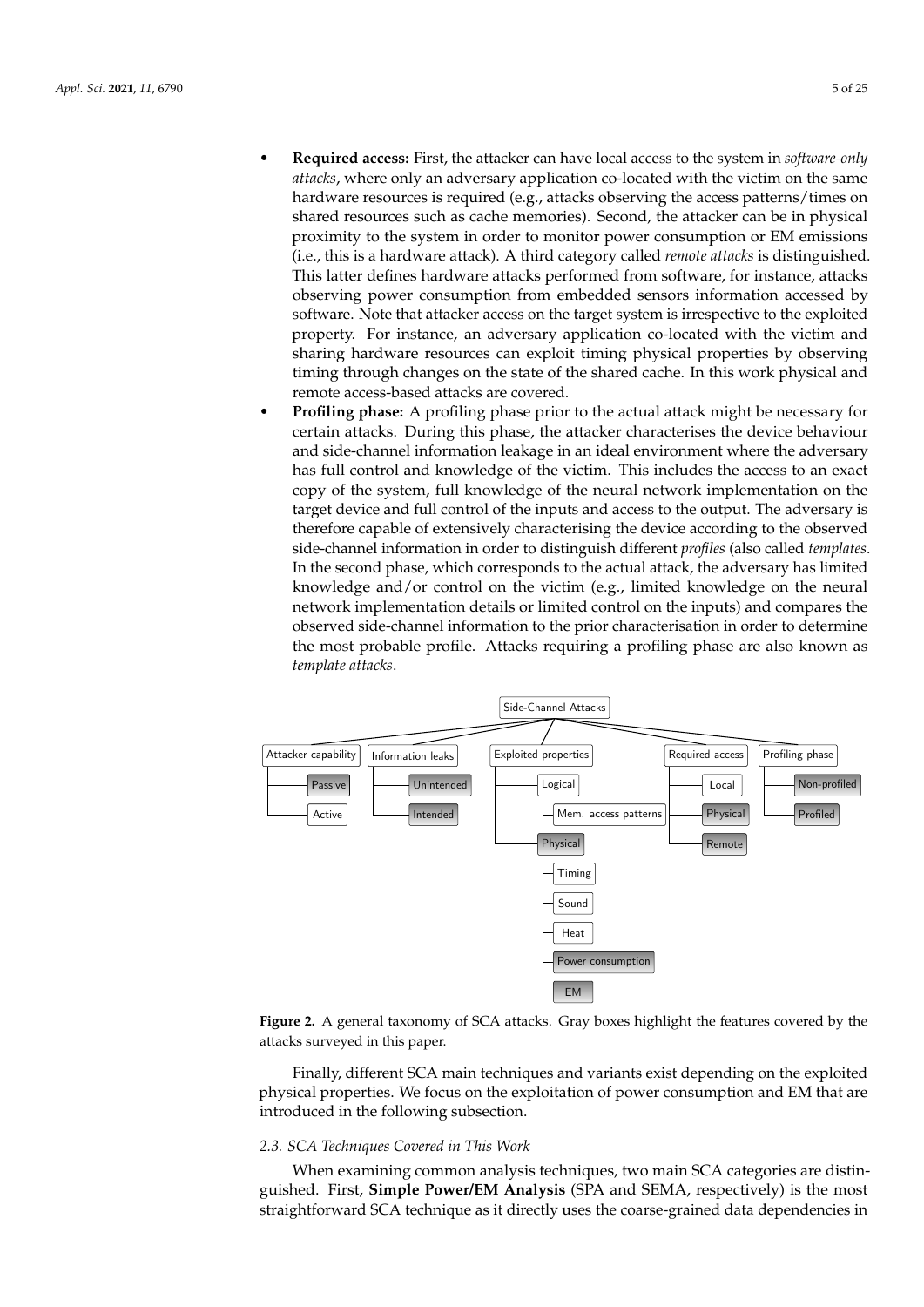power/EM emanations for deducing the secret value. It exploits a single or a few traces and is based on direct *naked-eye* observations. Second, **Differential Power/EM Analysis** (DPA and DEMA) is an advanced technique that requires statistical analyses on many traces collected from sets of operations to deduce the secret value through fine-grained data dependencies in power/EM signatures [\[16\]](#page-22-12). By creating a hypothesis on physical signatures or intermediate data, it tests for dependencies between the actual measurement traces and the hypothesis. Secret data are considered in small parts (e.g., byte-by-byte in cryptographic algorithms, weight-by-weight or layer-by-layer in our NN scenario) in order to reduce the complexity of the attack. In general, hypotheses on the signatures are based on leakage models following the attacker's *intuition* and knowledge. There exist models that are commonly used for representative hardware targets (e.g., Hamming Weight (HW) or Hamming Distance (HD)). Finally, **Correlation Power/EM Analysis** (CPA/CEMA) is a special case of DPA/DEMA that was introduced by Brier et al. [\[17\]](#page-22-13). It applies statistical methods, such as correlation analysis, to distinguish the correct secret value among the hypotheses.

## <span id="page-5-0"></span>**3. Threat Model and Attack Motivation**

This section presents different assumptions made on the attacker access capabilities to the target device, on the victim DNN model and on the attacker knowledge on the DNN and its motivation for the attack.

**Attacker access assumptions:** The DNN's execution environment is shifting from cloud servers to edge devices, including low-power processors and FPGAs, and are expected to be found everywhere in the IoT. We focus on physical/remote access-based SCA attacks (refer to Section [2.2](#page-3-0) and Figure [2\)](#page-4-0). In the considered threat scenario, the attacker exploits physical measurements (limited to power/EM in this survey) via a physical and close by (or remote) access to the target device. The target device implements a pre-trained DNN model. The attacker passively observes and analyzes physical measurements during the inference operation.

**Model assumptions:** In this work, it is assumed that the manipulated data is not encrypted. It is important to notice that few recent works evaluate the feasibility of deep learning computing over encrypted data, manipulating encrypted data in the inference stage, training over encrypted data and/or using encrypted parameters in the models, i.e., by homomorphic encryption [\[5](#page-22-3)[,18\]](#page-22-14). This approach addresses data confidentiality, especially in the case where a client uses distant resources to perform the inference stage [\[8\]](#page-22-4). This approach is also studied for training models over encrypted data in order to protect the training data set that might be confidential. However, even if these first endeavors are promising, homomorphic encryption introduces a great computation overhead that cannot be affordable in today's systems. In this work, manipulated data is assumed to be non encrypted. Furthermore, the considered target DNN models do not include any protection against SCA.

**Attacker knowledge assumptions:** *(i) Black-box scenario.* In the standard assumptions on the attacker knowledge, the model, its architecture and parameters and training data set are considered secret and therefore not known by the attacker. However, he/she is able to query the network with arbitrarily chosen inputs and can observe the resulting output. Depending on the attack, the scenario and the capabilities of the attacker might vary. However, a common assumption is to consider the training set as confidential. This is a classical and logical assumption as, in our case, the model is pre-trained before it is deployed on the target device. *(ii) Gray-box scenario.* As for the model, according to the attack it might be partially known by the attacker. The attacker may also partially know the following: architecture layout, number of layers, neurons, etc., and/or known parameters such as weights and/or biases (*gray-box model*). This is not the standard assumption, which would be to consider the entire model confidential and, for instance, if it is industrially provided (*black-box model*). However, some works consider that partial information about the model can be recovered through prior SCA and that this partial knowledge would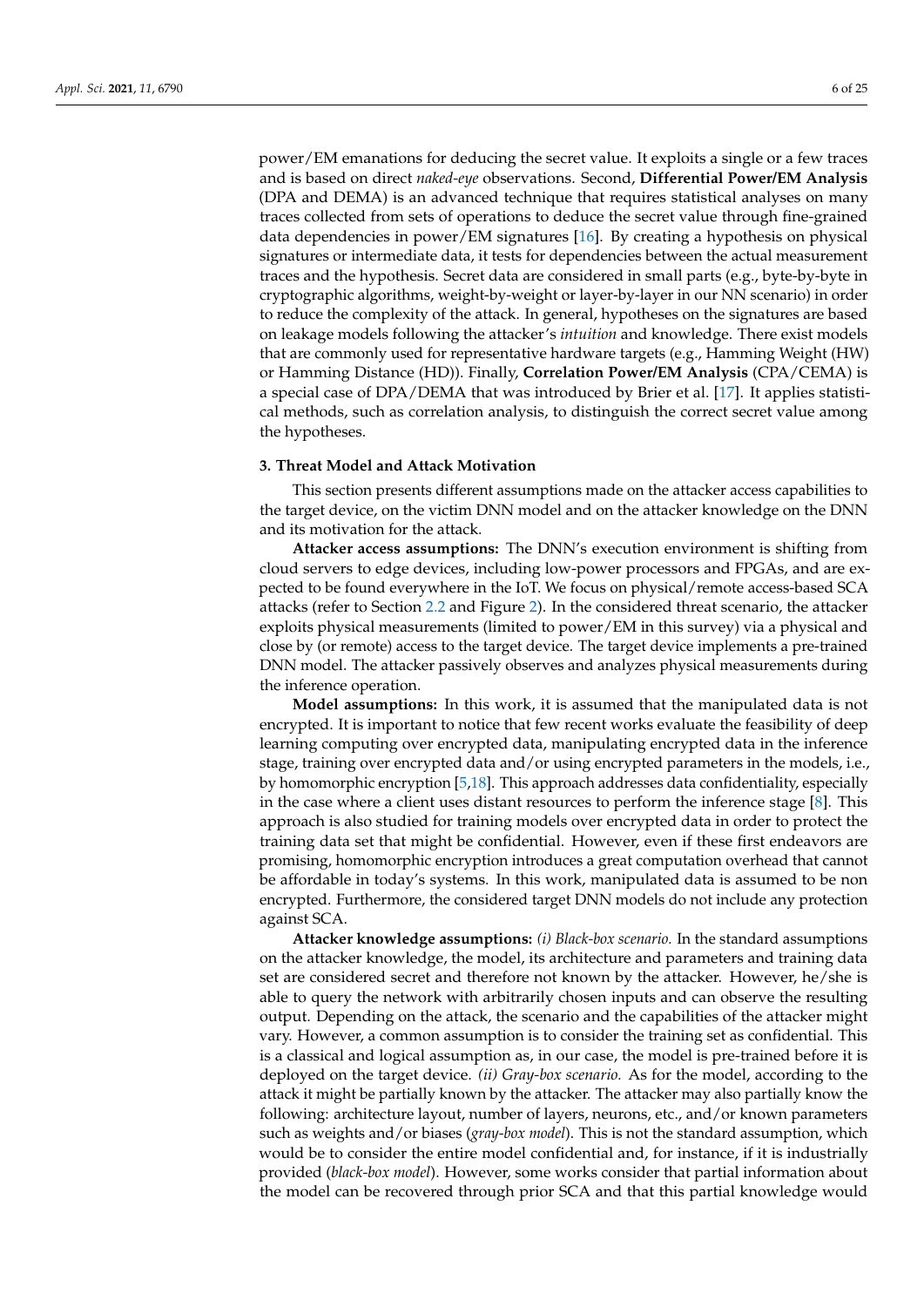facilitate further analysis aiming, for instance, at recovering private input data [\[19\]](#page-22-15). Finally, inference inputs might also be considered private in some scenarios. Consider for instance the scenario where encrypted medical images are provided to the inference engine in order to prevent eavesdropping during data transfer [\[19\]](#page-22-15). In this case, the attack aim is to retrieve the private inference inputs. *(iii) White-box scenario.* Finally, in a white-box scenario, the adversary is assumed to have complete knowledge on the network model and training data set.

**Aim and motivation of the attack:** Why use SCA techniques to analyze DNN implementations? Different attack objectives and motivation scenarios can be distinguished and, according to each of them, the threat model might vary.

- (i) **Reverse engineering.** In the context of industrial DNNs, Intellectual Property (IP) models are a secret. A use-case for SCA in this context is an attacker who has a (legal) copy of a pre-trained network but does not have any details on the model architecture, parameters and, in general, training set (black-box). As the fine tuning of parameters, for instance weights, is of great importance in optimised networks accuracy and is currently one of the main challenges, commercial network details are kept confidential. Reverse engineering the network details would allow an attacker, who might be a competitor, to replicate the commercial IP resulting in substantial consequences including counterfeiting and economic losses. Two main objectives that will serve for evaluation are the following: (i) accuracy of the extracted information when compared to the victim network and (ii) task equivalence searching to obtain similar results than the victim model. These evaluation metrics are further discussed in Section [6.](#page-20-0) It has been proven that SCA enables the recovery of the network models architecture and parameters including activation functions, number of layers, neurons, output classes and weights. The standard assumption for this type of attacks is that an attacker has no knowledge on the network but can feed it with chosen inputs and has access to the outputs. Furthermore, in the scenario of commercial models, data being used to train the model are, in general, kept confidential as well. Indeed, in some cases, these data can be extremely sensitive, for instance, for models trained on medical patients data records.
- (ii) **Data theft.** Through SCA, inference input data (data to be classified) can be recovered by directly hampering data confidentiality and user's privacy. In privacy-preserving applications such as medical image analysis, patients' data privacy requires the utmost attention. In general, as the network architecture becomes more and more complex, deducing the input data by observation of outputs is not considered feasible. In the literature, SCA-based works assume partial or entire knowledge on the network architecture and parameters in order to be able to retrieve inference input data [\[19](#page-22-15)[,20\]](#page-23-0). A possible use-case is an attacker who does not know nor control the inputs/outputs but knows the network as it is publicly available or as it has been previously reverse engineered such as in [\[21\]](#page-23-1).

## <span id="page-6-0"></span>**4. Physical SCA Attacks on DNNs**

Since the last couple of years, research has shown that embedded DNNs are vulnerable to physical SCA attacks. The first very recent endeavors on classifying existing SCA attacks on DNNs have only very recently been published. Considering a different perspective from this paper, these first efforts are complementary and show the extent of this emerging research field and the necessity to have a broad overview of current attacks. However, to the best of our knowledge, no previous work has focused on physical power and EM-based SCA against embedded DNNs.

H. Chabanne et al. [\[22\]](#page-23-2) present SCA on CNNs aimed at extracting the model architecture. The attack considered scenario is limited to DNN models on mobile phones as well as hosted by a cloud provider in the context of ML as a service (MLaaS). Contrary to this work, we do not consider MLaaS but we focus on the IoT context and on pre-trained models deployed on low-cost processors or FPGAs that are physically accessible by the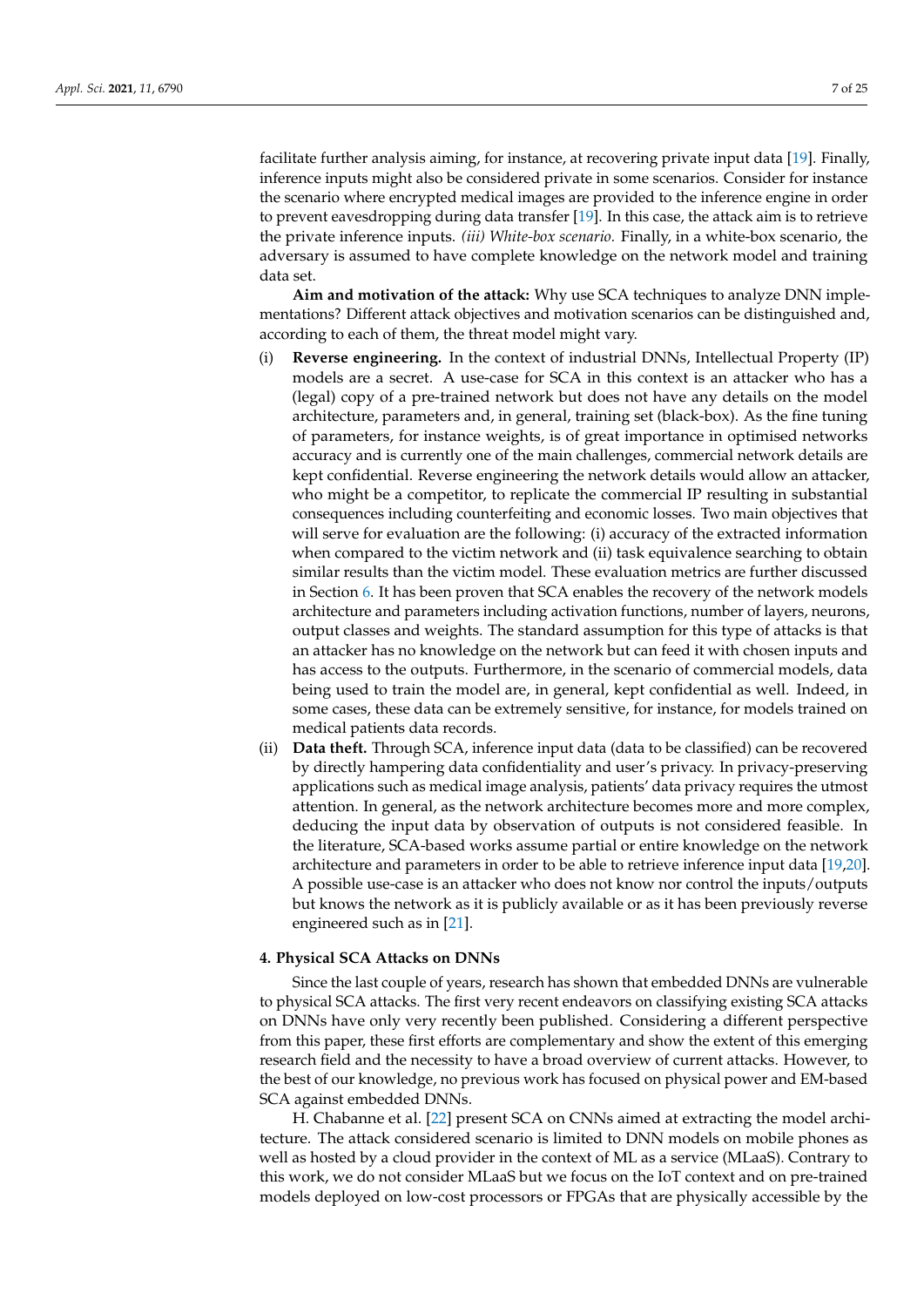attacker. Specifically, the authors of this work [\[22\]](#page-23-2) provide an overview on existing timing and local access-based attacks (refer to the taxonomy proposed in Section [2.2](#page-3-0) and Figure [2\)](#page-4-0) in which the adversary application is co-located on the same hardware machine as the victim, thus sharing hardware resources and particularly cache memories. In this scenario, physical proximity to gain access to physical measurements is not required. In contrast to this work, we focus on physical access-based SCA (note that they might be performed remotely as presented further in this section). Therefore, SCA based on local access and exploitation of logical properties are out of the scope of this work (see Figure [2\)](#page-4-0).

Xu et al. [\[23\]](#page-23-3) focus on active attacks that are out of the scope of our work. The authors particularly consider hardware Trojan insertion and fault injection. They gave an overview on attacks aimed at extracting models as well as corrupting models and outputs. Contrary to this work, we focus on passive attacks exploiting side-channel information.

Finally, a very recent white paper is available [\[24\]](#page-23-4) that provides an overview of different literature endeavors on the extraction of training data and DNN models. Reviewed works included some SCA attacks, as well as purely software attacks (e.g., adversarial example-based attacks also referenced as application programming interfaced-based attacks). Similarly, recent work [\[25\]](#page-23-5) considers, among others, physical SCA in its review. Contrary to this paper, the authors did not specially focus on power and EM SCA and did not consider recent physical SCAs that are remotely performed. However, all these endeavors are complementary to our work. In this paper the aim is to provide an understandable yet detailed view and classification, focusing on power and EM SCA attacks that are not limited to the extraction of training data set and models.

#### *4.1. Taxonomy of SCA Attacks against DNN Implementations*

In this section, SCA attacks from the literature on DNN implementations within the considered threat scenarios from Section [3](#page-5-0) are studied. In order to provide a global overview of existing attacks, they are classified according to different features. The features on the proposed taxonomy for SCA in general, presented in Section [2.2](#page-3-0) and summarised in Figure [2,](#page-4-0) can be considered. However, this work is limited to a subfamily of SCA according to the considered scenarios with the relevant features in this scenario highlighted in grey. Moreover, additional features specific to the DNN domain and the considered threat scenario assumptions need to be taken into consideration. First, features introduced in Section [3](#page-5-0) include the aim of the attack and the threat scenario. Second, features regarding the DNN model and physical target have to be taken into account. Indeed, by focusing on DNN, literature attacks have targeted MLP, CNN and BNN models. Moreover, for experimentation, real data or synthetic data set can be used. Note that the great majority of the studied works are limited to simple synthetic data sets (e.g., MNIST, CIFAR-10 and ImageNet data sets). Finally, literature attacks have targeted micro-controllers and/or FPGA-based DNN implementations. These features are gathered in Figure [3,](#page-8-0) providing the complete taxonomy for SCA on DNN implementations.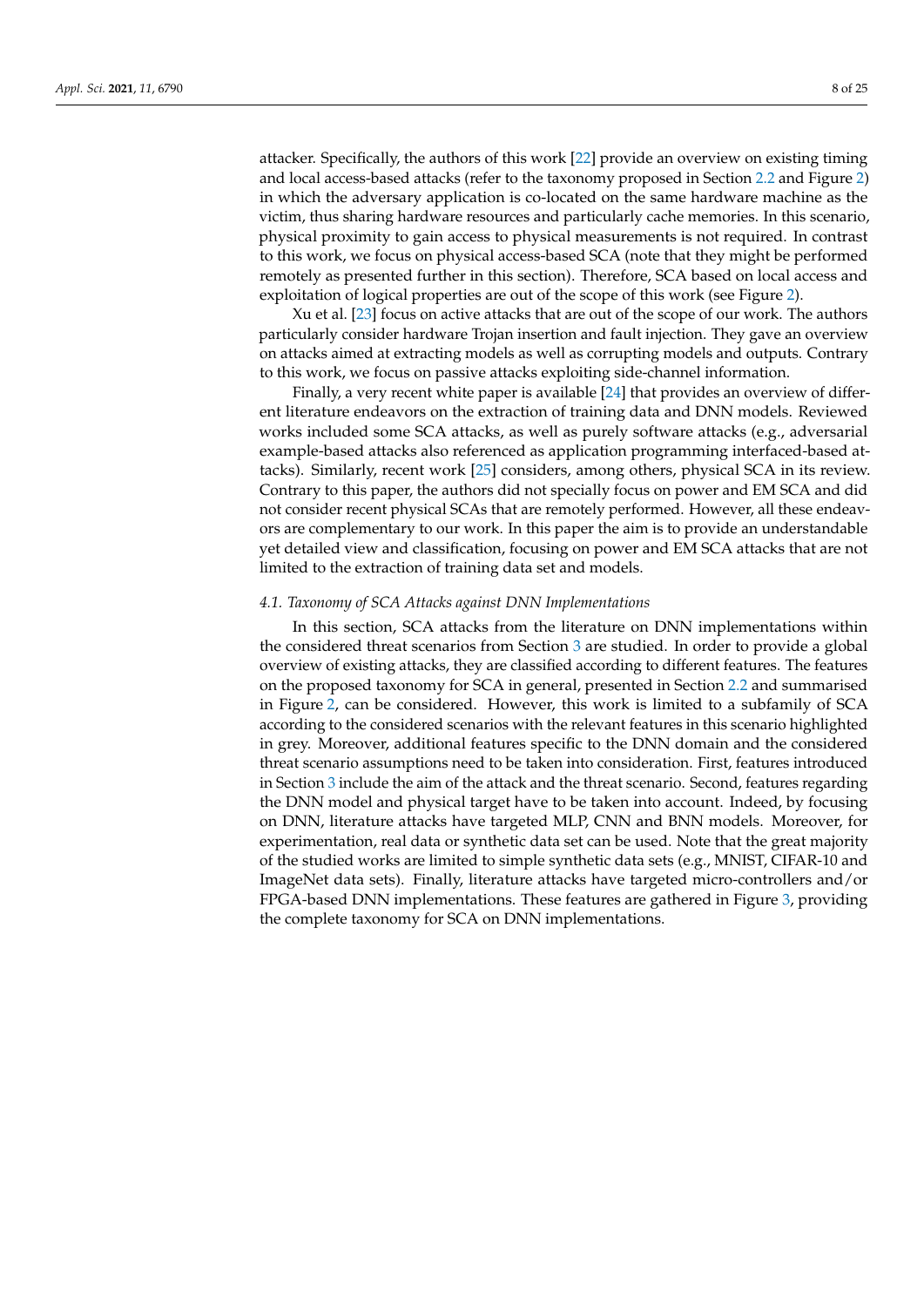

<span id="page-8-0"></span>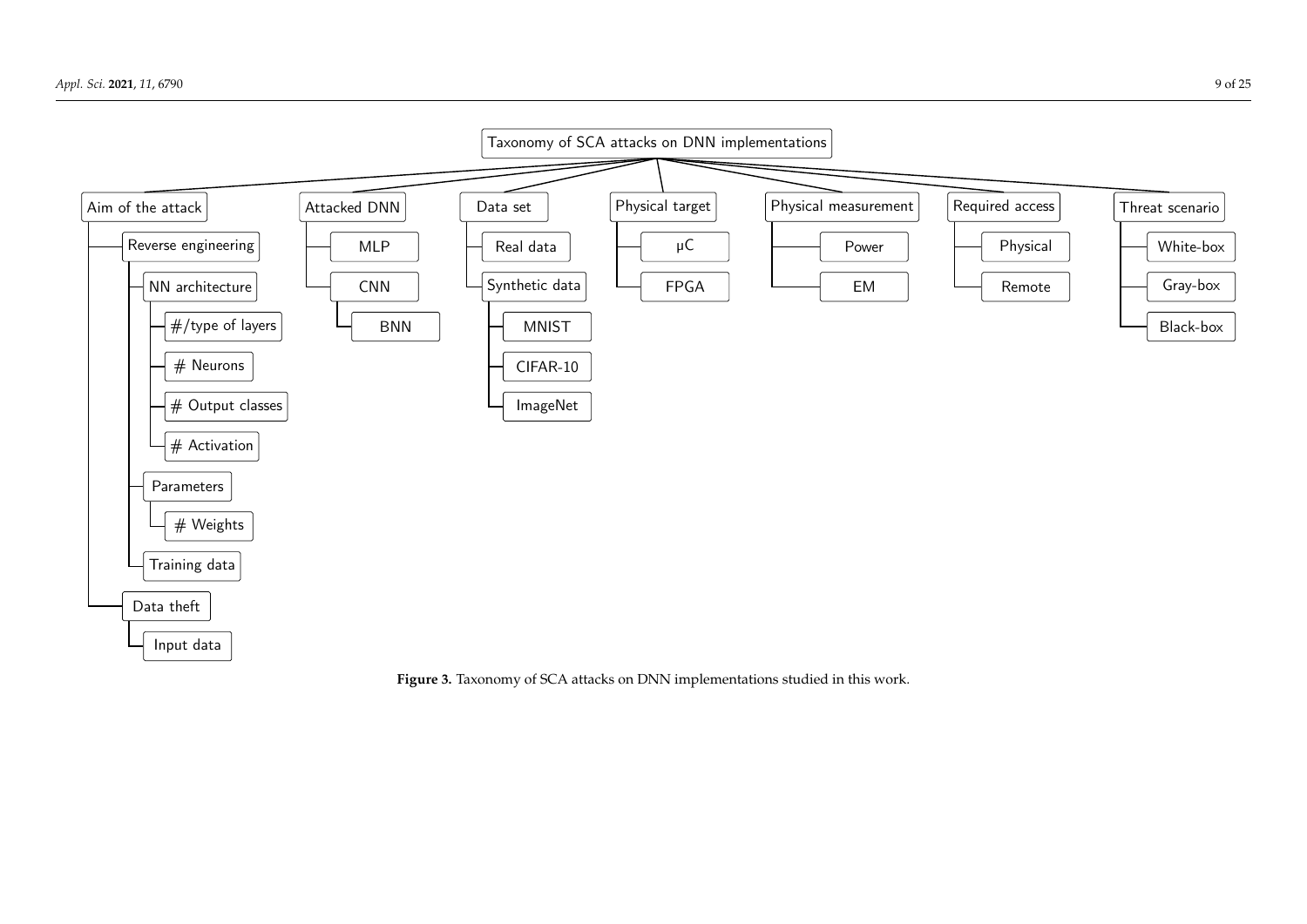In the remainder of this section, we review the literature attacks and highlight information following the proposed taxonomy features. Attacks are presented depending on features considered important for an understandable classification: first, according to the aim of the attack; second, according to the physical target (as the attack vector exploited might depend on the target specifications); finally, according to the physical measurement. We discuss the attack's threat models and limitations. In order to favor reproducible endeavors that can be perfomred by possible readers of this work, we highlight, for each attack implementation, the hardware target and network model and reference the implementation details' documentation, articles and/or code sources whenever they are specified. The proposed classification overview is provided in Table [1,](#page-10-0) where each studied attack is individually considered. A complementary overview is presented in Table [2,](#page-11-0) which is organised per studied feature. Additionally, it provides information on exploited vectors and metrics used for the evaluation of the attack on both fronts in terms of efficiency and cost.

# *4.2. Recovering Network Architecture and Parameters*

# 4.2.1. Micro-Controller Targets

**EM side-channels:** Batina et al. [\[20\]](#page-23-0) presented an attack that was able to reverse engineer the network architecture and recovered key parameters such as the pre-trained weights and activation functions as well as the number of layers and neurons per layer through the analysis of EM signatures. The entire model architecture and training data set are considered private and only tested inputs and outputs that are known by the attacker (black-box). The authors targeted a pre-trained model of an MLP consisted of three layers with different number of neurons per layer and a CNN model operating on real numbers introduced previously [\[26\]](#page-23-6) that consists of three convolution layers, three pooling layers and one fully connected layer. The authors use MNIST [\[27\]](#page-23-7) and CIFAR-10 [\[28\]](#page-23-8) data sets (for MLP and CNN models, respectively) and conducted their experiments on two microcontrollers, which are Atmel ATmega328P and ARM Cortex-M3 32-bit. First, the authors analysed the EM side-channel signatures of the most commonly used activation functions (ReLU, sigmoid, tanh and softmax) by randomly varying the input within a certain range  $([-2,2])$ . From the EM traces, the authors measure the timing of the activation function and show that these functions result on very different computing times for the same inputs, which are easily distinguishable. This enables the straightforward deduction of the function that had been used and ReLu was the fastest. Second, the proposed attack targets the data bus when loading, from memory, the secret pre-trained weights and exploits the characteristic of data buses in micro-controllers of pre-charging to all '0's before every instruction. This allows the observation of the new EM leakage signature after each regular load of the weights and permits modelling based on the weight's Hamming Weight (HW). The authors target the multiplication  $m = input \cdot weight$ , where the *input* is known by the attacker, to deduce the secret *weight*. Following a CEMA-based method, they correlate the activity of the predicted *m* for all hypotheses of the *weight* to distinguish the correct weight value among their hypotheses. To limit the problem, the authors assumed that the weight will be bounded in a certain range chosen by the attacker. The authors recover the mantissa bit of the weight before recovering separately the sign and exponent bits. These latter two further narrow the candidate list and enables them to obtain an actual value of the weight. The weights were recovered with small precision errors (at third place after decimal point). Finally, by using SEMA on MLP (three layers, six neurons and sigmoid activation function), the authors were able to easily distinguish multiplication operations and activation functions to count the number of neurons. This is, however, not possible for deeper NNs. The authors then proposed a CEMA-based technique to identify layer boundaries on CNNs.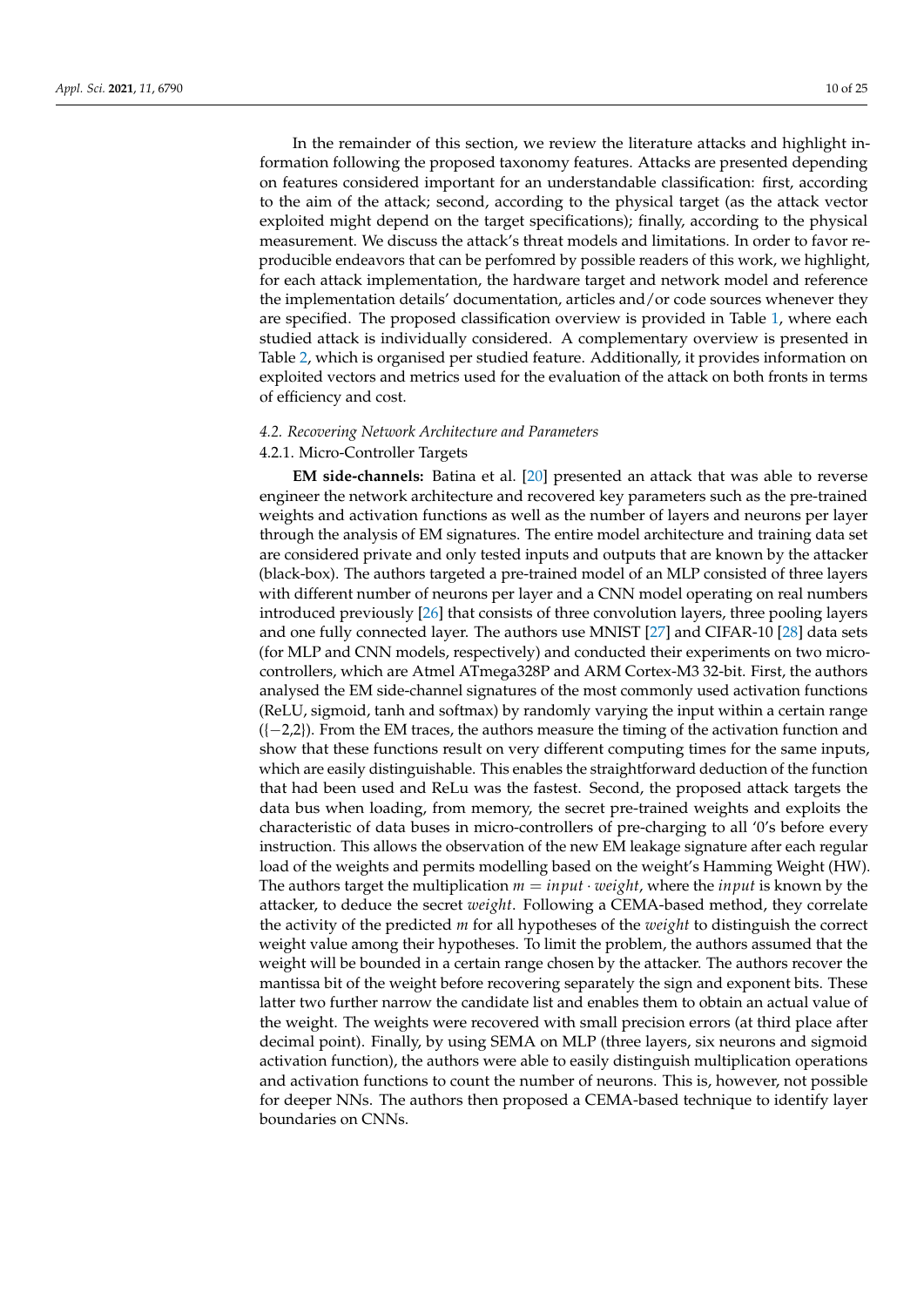<span id="page-10-0"></span>

| Attack                                                     | Aim of the Attack                                                                                                       | <b>Attacked Network</b>                   | Data Set     | <b>Physical Target</b>                                          | Physical Measurement, Technique | Requirements/Limitations                                                                                                                             |
|------------------------------------------------------------|-------------------------------------------------------------------------------------------------------------------------|-------------------------------------------|--------------|-----------------------------------------------------------------|---------------------------------|------------------------------------------------------------------------------------------------------------------------------------------------------|
| Batina et al.'19 [20]                                      | Recover network<br>architecture and parameters<br>(activation function,<br>number of layers and<br>neurons and weights) | MLP, CNN                                  | <b>MNIST</b> | Atmel ATmega328P, ARM<br>Cortex-M3                              | EM (SEMA, CEMA)                 | Minimal (black-box)                                                                                                                                  |
| Maji et al.'21 [29]                                        | Recover model weights,<br>biases                                                                                        | CNN, BNN                                  | <b>MNIST</b> | Atmel ATmega32P, ARM<br>$Cortex-M0+,$<br>custom-designed RISC-V | SPA (timing)                    | Knowing the network architecture (gray-box)<br>and disabling all peripherals and methodology<br>specific to $\mu$ C                                  |
| Yoshida et al.'19 [30]                                     | Recover model weights                                                                                                   | <b>MLP</b>                                | NS           | FPGA(NS)                                                        | EM (CEMA)                       | Intention paper                                                                                                                                      |
| Yoshida et al.'20 [31],<br>Yoshida et al.'21 [32]          | Recover model weights                                                                                                   | Systolic array                            | $\it NS$     | Xilinx Spartan3-A                                               | Power (CPA, chain-CPA)          | Knowing the network architecture (gray-box)<br>and the accelerator architecture; only systolic<br>array is implemented                               |
| Dubey et al.'20 [33]                                       | Recover model weights                                                                                                   | BNN (adder tree)                          | <b>MNIST</b> | Xilinx Kintex-7                                                 | Power (DPA)                     | Knowing the network architecture (gray-box)<br>and hardware implementation details                                                                   |
| Yu et al.'20 [34]                                          | Recover network<br>architecture and weights                                                                             | $\operatorname{BNN}$                      | CIFAR-<br>10 | Xilinx ZynqXC7000                                               | SEMA, adversarial training      | Black-box, restriction of certain parameters to<br>few values and identical hidden layers                                                            |
| Xiang et al.'20 [35]                                       | Distinguish among different<br>NN models and parameters<br>sparsity                                                     | <b>CNN</b>                                | ImageNet     | Raspberry Pi                                                    | Power, SVM classifier           | Knowing the set of possible network<br>architectures, using known pruning techniques<br>and using non fine-tuned models once trained<br>$(gray-box)$ |
| Wei et al.'18 [19]                                         | Recover network inputs                                                                                                  | <b>BNN</b>                                | <b>MNIST</b> | Xilinx Spartan-6 LX75                                           | Power (template attack)         | Specific to line buffer, suitable for plain<br>background images and knowing the network<br>architecture and parameters (white-box)                  |
| Batina et al.'18 [21],<br>Batina et al.'19 <sup>[36]</sup> | Recover network inputs                                                                                                  | <b>MLP</b>                                | <b>MNIST</b> | <b>ARM Cortex-M3</b>                                            | EM (HPA, DPA)                   | Knowing the network architecture and<br>parameters (white-box)                                                                                       |
| Maji et al.'21 [29]                                        | Recover network inputs                                                                                                  | CNN (zero-skiping,<br>normalised NN), BNN | <b>MNIST</b> | Atmel ATmega328P                                                | Power (SPA)                     | Knowing the model architecture and<br>parameters (white-box), disabling all<br>peripherals and methodology specific to µC                            |
| Moini et al.'21 [37],<br>Moini et al.'21 [38]              | Recover network inputs<br>(remote attack)                                                                               | <b>BNN</b>                                | <b>MNIST</b> | Xilinx ZCU104, VCU118                                           | Power (remote)                  | Knowing the network architecture and<br>parameters (white-box) and the adjacent<br>location to victim module is required                             |

**Table 1.** Categorisation of attacks; *NS* stands for non specified.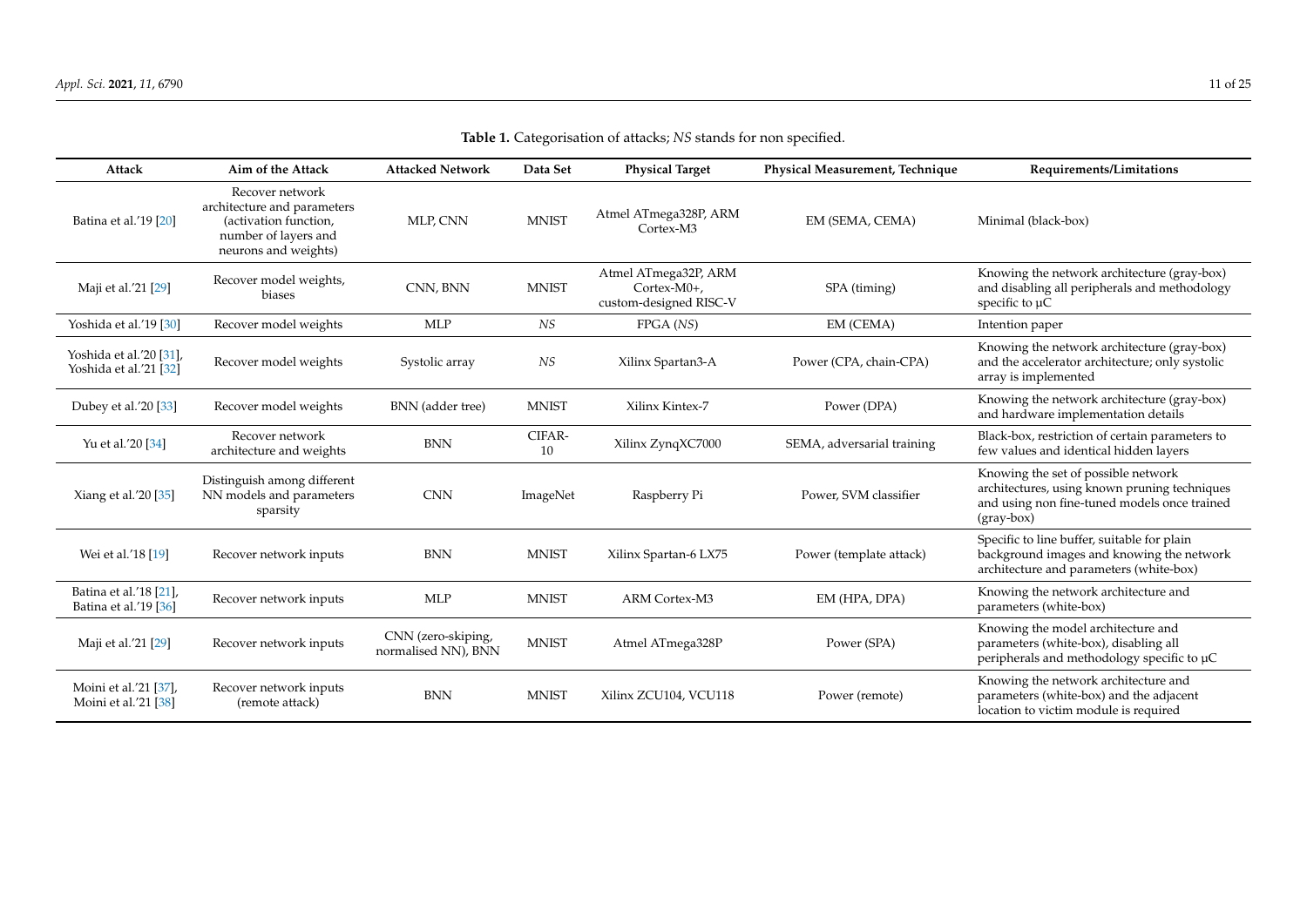<span id="page-11-0"></span>

| Aim of the Attack                                          |                                                                                                                                                                                                                                                                                                                                      |  |  |  |  |
|------------------------------------------------------------|--------------------------------------------------------------------------------------------------------------------------------------------------------------------------------------------------------------------------------------------------------------------------------------------------------------------------------------|--|--|--|--|
| Reverse engineering<br>Data theft                          | Recovering model layout param [20,34], weights [20,29-34], biases [20,29] and<br>distinguishing among model architectures and parameters sparsity ratios [35]<br>Recovering inputs [19,21,29,36–38]                                                                                                                                  |  |  |  |  |
| <b>Attacked NN</b>                                         |                                                                                                                                                                                                                                                                                                                                      |  |  |  |  |
| <b>MLP</b>                                                 | [20, 21, 30, 36]                                                                                                                                                                                                                                                                                                                     |  |  |  |  |
| <b>CNN</b>                                                 | [20,29], Zero-skiping, normalised [29], Systolic array only [31,32], AlexNet,<br>Inception V3, ResNet50, ResNet101 [35], BNN [19,29,33,34,37,38], ConvNet,<br>VGGNet <sup>[34]</sup>                                                                                                                                                 |  |  |  |  |
| <b>Dataset</b>                                             |                                                                                                                                                                                                                                                                                                                                      |  |  |  |  |
| <b>MNIST</b>                                               | $[19 - 21, 29, 33, 36 - 38]$                                                                                                                                                                                                                                                                                                         |  |  |  |  |
| CIFAR-10                                                   | [20, 29, 34]                                                                                                                                                                                                                                                                                                                         |  |  |  |  |
| ImageNet                                                   | [29, 35]                                                                                                                                                                                                                                                                                                                             |  |  |  |  |
| <b>Physical Target</b>                                     |                                                                                                                                                                                                                                                                                                                                      |  |  |  |  |
| <b>FPGA</b>                                                | [30], Spartan3-A [31,32], Spartan-6 LX75 [19], ZynqXC7000 [34], Kintex7 [33],<br>ZCU104 and VCU118 [37,38]                                                                                                                                                                                                                           |  |  |  |  |
| $\mu$ C                                                    | Rasberri Pi [35], ARM Cortex-M0+, custom-designed RISC-V [29],<br>ATmega328P [20,29] and ARM Cortex-M3 [20,21,36]                                                                                                                                                                                                                    |  |  |  |  |
| <b>Physical Measurement</b>                                |                                                                                                                                                                                                                                                                                                                                      |  |  |  |  |
| Power                                                      | SPA [29], DPA [21,33], CPA/chain-CPA [31,32], template attack [19], power,<br>SVM [35] and remotely obtained [38] [37]                                                                                                                                                                                                               |  |  |  |  |
| EM                                                         | HPA [21,36], SEMA [20,29], SEMA & adversarial [34], DEMA [21,36] and<br>CEMA [20,30,34]                                                                                                                                                                                                                                              |  |  |  |  |
| <b>Exploits</b>                                            |                                                                                                                                                                                                                                                                                                                                      |  |  |  |  |
| Architecture design                                        | Systolic array $[31,32]$ , adder tree $[33]$ and line buffer $[19,37,38]$                                                                                                                                                                                                                                                            |  |  |  |  |
| Hardware target specificity                                | All-'0's pre-charge of data bus [20] and timing extraction of individual<br>operations [20,29]                                                                                                                                                                                                                                       |  |  |  |  |
| Correlation between                                        | Parameters sparsity and power consumption [35], latency and number of<br>parameters/operations [34], power/EM signatures and secret data processed<br>(summations of products) [19,21,31-34,36] and activation functions [20,34]                                                                                                     |  |  |  |  |
| <b>Evaluation Metric</b>                                   |                                                                                                                                                                                                                                                                                                                                      |  |  |  |  |
| Attack accuracy                                            | Recovered pixel-level accuracy [19,21,36–38], mean structural similarity index<br>between original and recovered image (MSSIM [39]) [37,38], input precision<br>recognition of the network (original vs recovered) [19,20,34], average accuracy<br>of recovered NN parameters [20,29,35] and normalised<br>cross-correlation [37,38] |  |  |  |  |
| Attack efficiency                                          | Portion of the correct recovered values (weights) [30-32]                                                                                                                                                                                                                                                                            |  |  |  |  |
| Attack complexity                                          | Number of measurements required [31–33,37,38], image reconstruction<br>complexity and memory complexity [19]                                                                                                                                                                                                                         |  |  |  |  |
| <b>Attacker Capabilities</b>                               |                                                                                                                                                                                                                                                                                                                                      |  |  |  |  |
| Attacker knowledge                                         | Network architecture [21,29,31–33,36], set of possible network<br>architectures [35], network parameters [19,21,29,35-38], used pruning<br>techniques $[35]$ and hardware implementation details $[31-33]$                                                                                                                           |  |  |  |  |
| Control on inputs                                          | $[20, 29 - 35]$                                                                                                                                                                                                                                                                                                                      |  |  |  |  |
| Disabling all peripherals                                  | $[29]$                                                                                                                                                                                                                                                                                                                               |  |  |  |  |
| <b>Assumptions Made to</b><br><b>Facilitate the Attack</b> | Limited set of possible network models [35], limited set of possible<br>filter-sizes $[34]$ , recovering reduced precision values $[20,21,36]$ and input<br>images with easily distinguishable background from foreground [19,37,38]                                                                                                 |  |  |  |  |

**Table 2.** Classification of attacks according to each feature.

The entire methodology was repeated layer by layer and weight by weight to recover the entire model architecture. For validation, the authors compare the accuracy of the original network and the reverse engineered one. Results show comparable accuracy with an averaged loss of precision of 0.01% and average weight error of 0.0025% for the MLP model and 0.36% loss of precision for the deeper CNNs. **Discussion and limitations:** As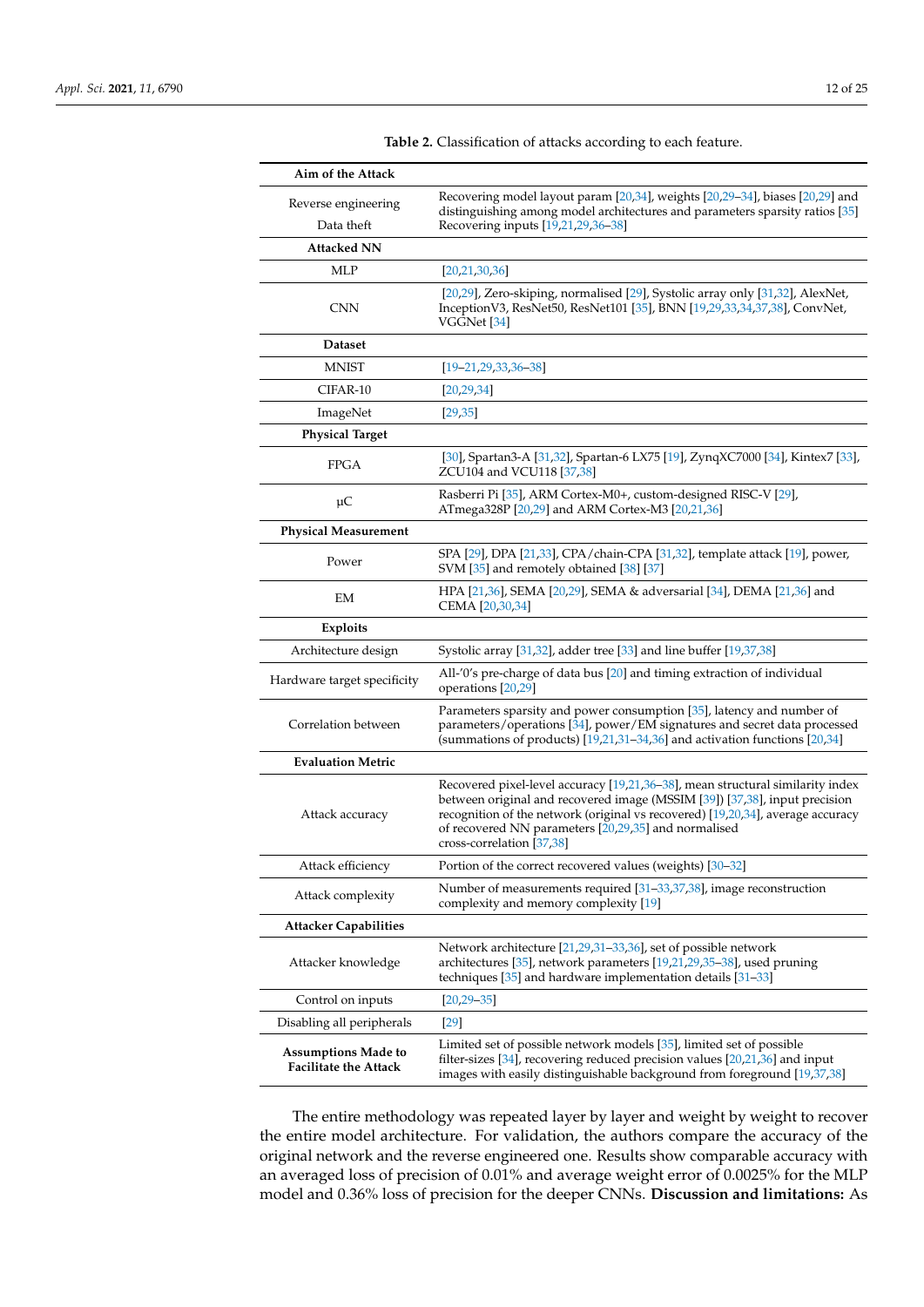highlighted by the authors, the assumptions on this attack adversary are minimal, which renders this attack even more serious. On the other hand, attack complexity scaling and loss of precision of the recovered model remain to be evaluated for larger and deeper networks. Finally, this attack exploits a bus pre-charge to all '0's which is a characteristic specific to micro-controllers.

**Power:** Maji et al. [\[29\]](#page-23-22) follow the previous work of [\[20\]](#page-23-0), adapting the methodology to power signatures and evaluating it in DNN models with different precision (floating point, fixed point and binary). By using SPA and timing techniques, the authors focused on recovering the *micro-parameters* (called parameters in Figure [2\)](#page-4-0), specifically the weights and biases of the model, by assuming that the *macro-parameters* of the pre-trained model (i.e., model layout parameters in Figure [2\)](#page-4-0) such as the layout of the DNN, number of layers and numbers of neurons per layer, and activation function are already known by the attacker (gray-box scenario). The attacker is also able to query the network with crafted inputs. Similar to [\[20\]](#page-23-0), this work uses power signatures (instead of EM) to extract timing information in order to recover the sequence of execution of the main DNN operations (multiplication, activation and addition). The authors consider 8-bit integers inputs and, similar to previous work, they focus on the multiplication of known inputs with secret weights following the observation that the multiplication operation timing depends on the mantissa of the operands. A mapping of all possible input activation mantissas and the timings of the corresponding multiplication operation are built. For their evaluation, the authors assumed a limited range for possible input mantissas. After the mantissa bit is recovered, the sign and exponent bits are extracted. Timing analysis is performed in order to distinguish the used activation function. In order to extract weight values, the authors use the concept of zero-crossover input [\[40\]](#page-23-32) of input/weight pair. However, zero-crossover inputs are obtained only when biases and weights are of opposite signs. Therefore, many weights and biases cannot be uniquely determined. In these cases the attacker would need to determine a different variant of zero-crossover inputs under different conditions. The proposed methodology was adapted for CNNs of different precision. The results relative to two layer CNNs using MNIST data set showed the recovery of weights and biases with <1% error for floating point precision and exact recovery for fixed point and binary precision. **Discussion and limitations:** One possible limitation of this work is the asuumption that the timing of individual DNN operations can be extracted. This assumption might be true in micro-controllers but not in hardware accelerators when operations are executed in parallel. Moreover, in order to render the power consumption observations easier during the inference process, the authors were required to disabled peripherals (i.e., interrupt controllers, serial communication interface, data converters). Finally, this attack assumes prior knowledge of the DNN architecture. However, other attacks in the literature have already succeeded in recovering these coarse-grain features and the authors argue that these could be used prior to this work. On the other hand, this works stands out by the various setup configurations considered for the evaluation of their extraction method: different target micro-processor platforms (ATmega328P, ARM Cortex-M0+ and a customdesigned RISC-V chip [\[41\]](#page-23-33)); and DNNs with different precision (floating point, fixed point and binary) using MNIST data set.

An emergent attack area investigates ML-based techniques against DNN embedded implementations using SCA. Xiang et al. propose [\[35\]](#page-23-23) an SCA methodology based on a SVM (Support Vector Machine) machine learning technique in order to identify the DNN model used for inference and its parameters' sparsity ratio. This work is based on the assumptions that, first, embedded DNNs employ, in general, existing and well known architectures so that the adversary can distinguish the used one among them; and, second, that as resources are limited in embedded systems, pruning techniques are often used which cause sparse parameters (zero value parameters). The intuition is then that the parameter sparsity's impact on power consumption is observable and can be analysed. Consider two different DNN models with identical architecture but different parameter sparsity; they result in very different power consumption. The authors started by (1) proposing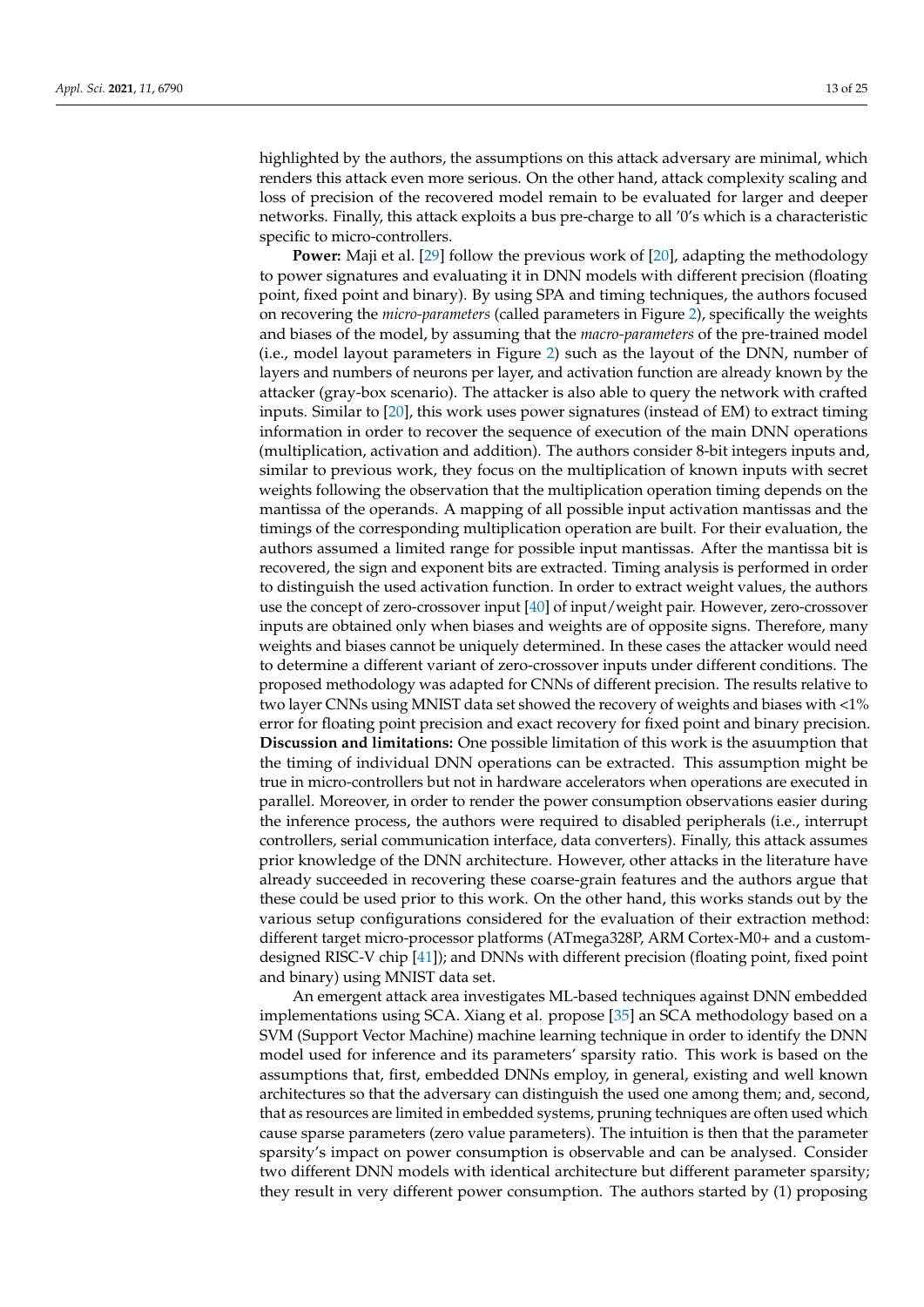power computational models for the main components of the DNN including convolution, pulling and fully connected layers and different activation functions based on the number of addition and multiplication operations performed by each component. Then, by ignoring other operations that would usually have a negligible effect in comparison, the authors built an overall power consumption model. Next, (2) assuming that pre-training and pruning techniques are usually known to adversaries, the authors propose a characterisation of several DNNs pruned to different ratios in order to obtain various models with different parameters sparsity ratios. These models are implemented in a Rasperry Pi target and the voltage and current traces of the inference operation are collected and gathered into a *powerfeature data set*. Part of this data set is used to train another part to feed an SVM classifier that distinguishes the used DNN architecture and the sparsity ratio. The attack framework is illustrated in Figure [4.](#page-13-0) For evaluation the authors considered AlexNet, InceptionV3, ResNet50 and ResNet101 models with 0.6, 0.8 and 1.0 sparsity ratios using ImageNet data base images reshaped into 224  $\times$  224 pixels. This technique achieved 96.5% average classification accuracy for distinguishing the DNN model. By extending this technique using sparsity as a feature, the authors are able to distinguish zero value-weights and biases without deducing their exact value and achieved 75.8% recognition accuracy when considering the AlexNet model. **Discussion and limitations:** This attacks assumes that the overall architecture of the possible DNN used by the victim is known by the attacker as well as the pre-training and pruning techniques. It exploits pruning techniques that result in parameter sparsity. Contrary to other attacks, this work aims at distinguishing the used DNN model among a set of publicly available and widely used ones without deducing the exact parameters. As a possible drawback, we can note that, afterwards, training models can be fine-tuned for optimisation. These modifications in the model could result in misclassifications of the SVM-based model classifier.

<span id="page-13-0"></span>

**Figure 4.** Framework from Xiang et al. [\[35\]](#page-23-23) (artwork reworked).

## <span id="page-13-1"></span>4.2.2. FPGA Targets

**EM:** Yoshida et al. [\[30\]](#page-23-26) introduced preliminary results of a CEMA-based attack aimed at recovering MLP model weights. They target a three layer MLP implemented in an FPGA accelerator (no specific reference is provided). Twenty 8-bit fixed point weights were considered. In this scenario, weights might be encrypted when stored in an off-chip memory but would be decrypted before being processed within the DNN accelerator. Moreover, the adversary can freely query the network with arbitrary inputs. The authors recovered 19 out of the 20 considered weights by using a CEMA-based technique and exploited the correlation between EM observations and the HD of an accumulator register. **Discussion and limitations:** As the authors highlighted that this attack will be efficient on DNN models for which parameters have been encrypted, they actually refer to the fact that, in the chosen scenario, if parameters are encrypted then the adversaries can not deduce the model weights by analysing the data transfers with the off-chip memory. Within the accelerator, weights are non-encrypted when processed. While this one page paper was not able to present detailed information in order to fully understand nor reproduce the attack methodology (inputs, hardware target, required attacker knowledge on the model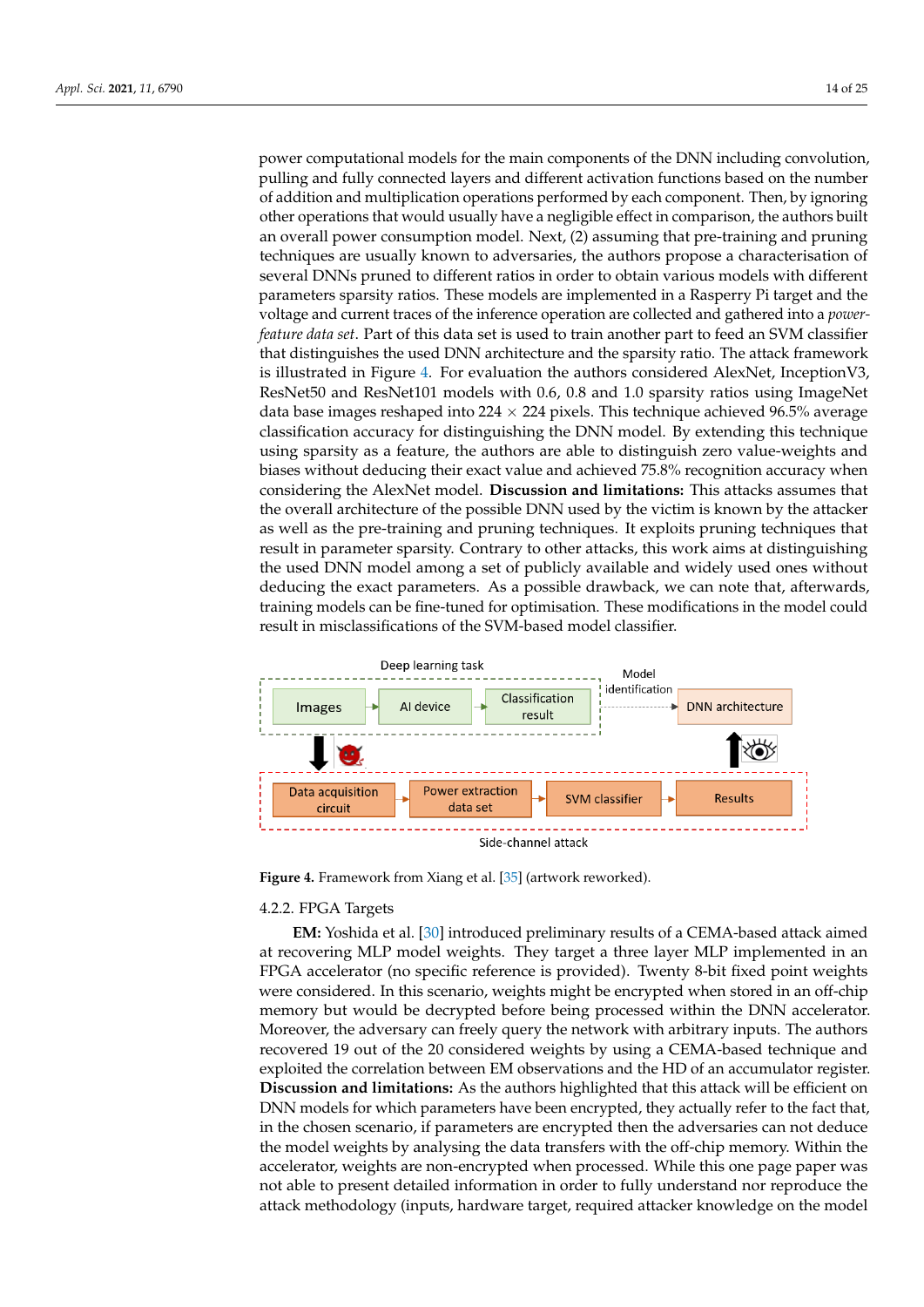architecture layout and other parameters, etc.), it showed the first endeavor for SCA attacks on FPGA-based DNN implementations aimed at recovering model weights.

Yu et al. [\[34\]](#page-23-21) show an original approach that exploited both EM side-channels and margin-based adversarial active learning methods [\[42\]](#page-23-34) in a black-box scenario in order to recover the model architecture and parameters. In the considered scenario: (1) the BNN model architecture and parameters, as well as the training data set, are kept confidential; and (2) the adversary can query the network with arbitrary inputs that might be adversarial, observe inference results, measure EM signatures during inference operations and observe the results. In the first part of this work, the authors aimed at recovering the topology of the network architecture including the number and depths of convolution, pooling and fully-connected layers through EM side-channel information by applying a SEMA-based technique. The author's intuition is that the EM field that is generated is proportional to the transition rate of each layer, which is related to the computations performed in each layer. Since the parameters determine the execution time of the computation of each layer, the temporal behavior of each layer and, therefore, the transition are proportional to its parameters. The authors modelled the approximation number of parameters for convolution and fully-connected layers according to the performed operations and parameters. The authors show that, based on their analysis, it is possible to easily distinguish the depth and type of individual layers in the EM trace. In the second part of this attack, once the architecture is recovered, the authors use adversarial learning-based methodologies [\[42\]](#page-23-34) in order to induce the model to output incorrect classification results. These *adversarial examples* (inputs and outputs pairs, i.e., labels or confidence scores) allow the attacker to gain insightful information on the decision boundaries and are used to build synthetic data sets to train the substitute model. The authors guess the most probable architecture by comparing the accuracy of both the substitute model and the victim network when considering the same data set. Figure [5](#page-14-0) shows an overview of the proposed attack. For their experiments, the authors implement a 12-layer ConvNet and a 23-layer VGGNet as well as smaller scale LeNet and AlexNet on a Zynq XC7000 System-on-Chip on the Pynq-Z1 board. A comparison between the accuracy of the victim and of the substitute network achieving the best accuracy results show an accuracy loss between 26.2% and 1.1% compared to the original victim network. **Discussion and limitations:** The authors highlight the difficulties of recovering architectures and parameters in large scale networks. In order to simplify their approach and to narrow down the possible parameters' values, the authors made some assumptions including the limitation of the possible convolution and pooling filter dimensions to a few values and identical hidden layers.

<span id="page-14-0"></span>

Figure 5. Overview of the attack proposed by Yu et al. [\[34\]](#page-23-21) (artwork reworked).

**Power:** Yoshida et al. [\[31](#page-23-27)[,32\]](#page-23-28) (extended version) targeted a DNN accelerator composed of a systolic array circuit implemented on an FPGA. A systolic array SA is a hardware architecture for parallel processing composed of a set of regular interconnected Processing Elements (PE) that work in a pipelined fashion and where different operations can be mapped. A typical application of SAs is to accelerate matrix operations. As NN algorithms regularly require matrix multiplications, SAs have proven to be very efficient (high performance and low power) for FPGA-based implementations and have been widely adopted both in academia and the industry, including the Google TPU [\[3,](#page-22-17)[43\]](#page-23-35). The authors considered, for their experiments, a TPU architecture [\[43\]](#page-23-35) as well as a wavefront array architecture [\[44\]](#page-23-36). Both consist of  $3 \times 3$  PEs and each performed a multiply-accumulate operation with 8-bit integers as network inputs. For this attack, a gray-box scenario is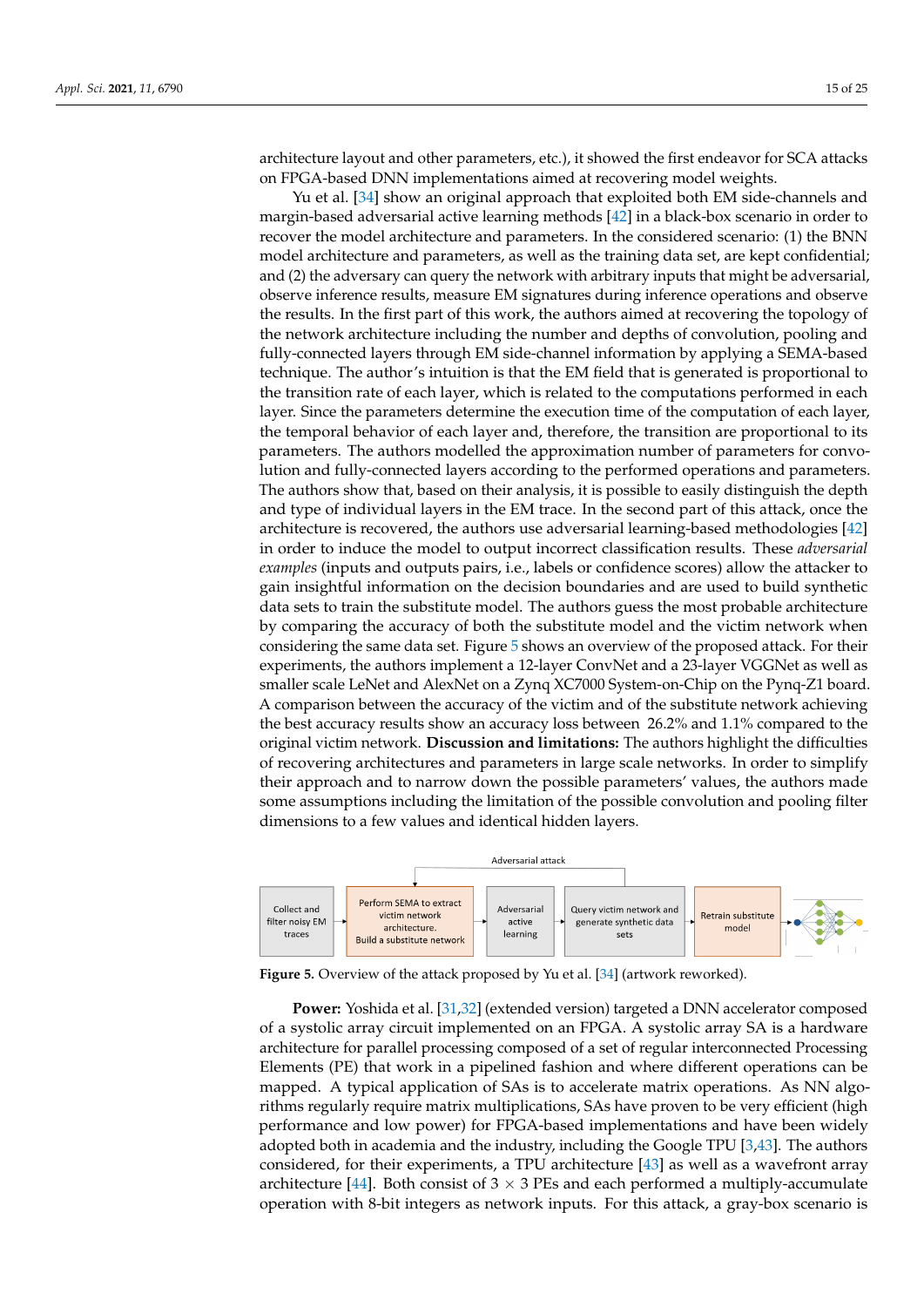considered where the adversary is assumed to be able to query the network with arbitrary inputs and assumed to know the accelerator and the DNN model architecture (number of layers, nodes and activation function). Only the training data set and model weights are considered secret. The aim of the attack is to recover the pre-trained model's weights. Using a CPA-based technique, the authors propose an attack methodology called *chain-CPA*, which consists of several sequential CPAs aimed at reducing noise and induces inaccuracies in the observations. By using the HD leakage model, the authors apply the chain-CPA to the register storing the multiply-accumulate operation result for each PE in the array and observed the correlation between power consumption signatures and the intermediate operations' results. Their experiments were performed on the ZUIHO platform and targeted a Xilinx Spartan3-A FPGA. The results show that, in general, chain-CPA performs better than classical CPA when evaluating the correctness of the recovered weights. **Discussion and limitations:** This attack technique specifically targets the SA, which is an implementation choice. For evaluation, only the SA (wavefront and TPU) has been implemented and 100,000 power traces were required in order to recover nine integer weights. The scalability of the approach for larger and different SAs requires investigation. Finally, the evaluation method consists of validating the correctness of the recovered weight values, which will not be possible in practise.

Dubey et al. [\[33\]](#page-23-29) assume that the details of the DNN algorithm and hardware implementation (data flow, parallelisation and pipelining) are publicly available and are therefore considered known by an attacker. This is a reasonable assumption in many cases. Moreover, the attacker can query the networks with arbitrary inputs. The secrecy of the system is then based on the pre-trained model weights. In order to recover the weights, the authors used a DPA-based technique focusing on the switching activity of registers as their impact in power consumption is significantly greater than combinational logic on FPGA. The authors use a 10-stage fully-piplined adder tree for which its registers store the intermediate summation of the product of the known input pixels and the secret weights. As the number of possible weights stored in the registers increases exponentially at each stage of the adder tree, the authors focus on attacking the registers of the first and second stages. The authors propose a model based on the HD of previous and current cycles summations in each register of the second stage of the adder. They developed a cycle-accurate simulator of the adder pipeline in order to simplify their attack, which functions as follows: (i) computes per cycle the value in each register for all possible couples of weight and a certain known input; (ii) computes the HD of each register for each cycle; and (iii) computes the total power dissipation for each cycle by adding the HDs of all the registers. Finally, by using Pearson's correlation between the weight guess and power measurements, the authors show that the correct weight value can be deduced. The authors note that this method can also be applied in order to deduce the bias as well by attacking the 10th stage of the adder tree since it is added to the final summation or by attacking the activation output. This attack methodology is evaluated through the implementation of a BNN with three fully connected layers of 1024 neurons each used for MNIST digit recognition (28-by-28 pixel images) on a SAKURA-X board with a Xilinx Kintex-7 FPGA. The results show that 45K measurements were necessary to obtain the correlation between the correct weight value guess and power measurements with 99.99% confidence. **Discussion and limitations:** In addition to the attack strategy, the main contribution of this paper is also the proposal of a masking-based mitigation against power-based SCA (discussed in Section [5\)](#page-19-0). The implementation of this attack is also used for evaluation purposes. This attack requires the attacker to use a publicly available network architecture and to know the hardware implementation details, which are not often public information.

## *4.3. Recovering Input Data*

## 4.3.1. Micro-Controller Targets

**EM:** Batina et al. [\[21,](#page-23-1)[36\]](#page-23-24) target a three layer-MLP pre-trained model by using floatingpoint numbers for inputs by normalising the MNIST database between 0 and 1 and con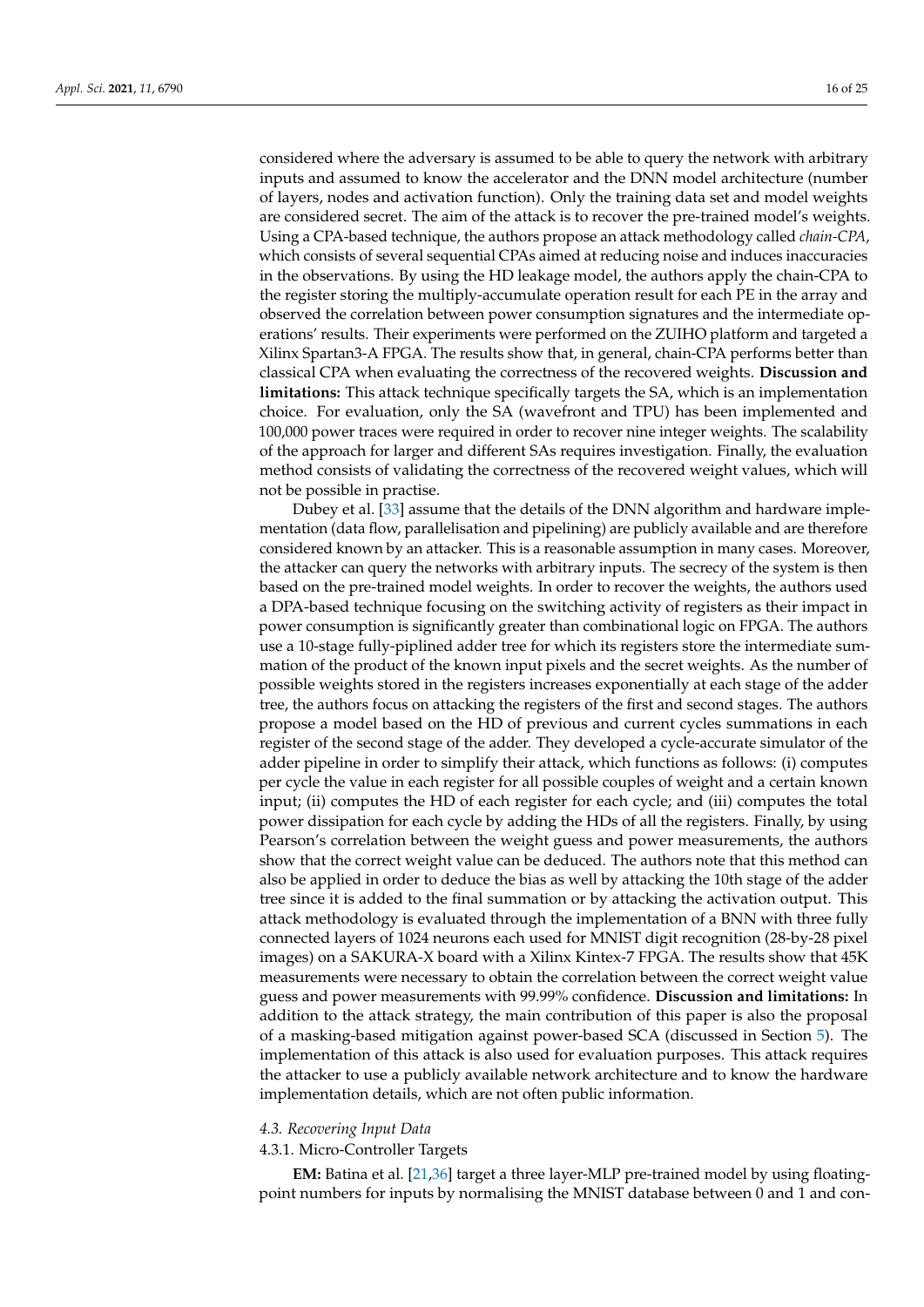ducted their experiments on an ARM Cortex-M3 32-bit micro-controller. The authors assume the network architecture is known by the attacker, including weights, activation function and number of layers and neurons. They target the multiplication operation in the first hidden layer where several known weights *w*\_*i* are multiplied by each unknown single input *x*. The authors note that as the multiplication can be processed by an ALU or by dedicated floating-point units, a solution in order to generalise their approach is to target the multiplication result update in the registers or memory. However, as *x* will change between two measurements, it is not possible to leverage the information learned from one measurement with subsequent measurements. Therefore, the authors propose to use a single EM trace-based technique, called *Horizontal Power analysis (HPA)* [\[45\]](#page-24-0), but using EM. The weights in the first layer are multiplied one by one with the same input *x* and the single trace is split into *i* sub-traces for *i* weights in order to isolate them and to treat them separately. Then, the value of the input is statistically deduced through a DPA standard technique on the sub-traces applying Pearson's correlation. **Discussion and limitations:** In order to be reliable, this attack technique requires a large number of multiplications to recover inputs. Therefore, it cannot be applied on small networks consisting of less than 40 neurons in the first hidden layer according to their experiments [\[21\]](#page-23-1). Accordingly, the authors repeated the experiments for a network architecture that encompassed 500 neurons in the first layer [\[36\]](#page-23-24). When evaluating the accuracy of this attack, the authors consider it a success when the recovered input value matches two decimal places.

# 4.3.2. FPGA Targets

**Power:** The first attack on FPGA-based CNNs has most certainly been published in 2018 by Wei at al [\[19\]](#page-22-15). The aim of this attack was to recover private inference input data endangering data confidentiality. Based on the observation that in image related tasks, existing CNN architectures are often adopted and it is assumed that the adversary knows the structure of the neural network (i.e., the architecture layout, number of layers and configuration of each layer, filter dimension, number of input and output feature maps in the first convolution layer) and the input image size. Wei et al. considered two different scenarios. First, a *passive* attack in which the adversary can only observe power traces during the inference of the victim input and, second, an *active* attack where the adversary has the extra ability to correlate the power consumption to the input pixels by querying the inference operations with their arbitrary inputs (both scenarios' procedures are illustrated in Figure [6\)](#page-16-0).

<span id="page-16-0"></span>

Procedure for recovering input images (active attack)

Figure 6. Overview of the attack proposed by Wei et al. [\[19\]](#page-22-15) (artwork reworked).

This attack targets a line buffer, which is a specific hardware component that stores image rows to execute the convolution operation in the first layer. The first convolution layer is targeted as it directly processes the raw input data and the collected power is closely related to it. Line buffers consist of a computing engine and buffer lines. The buffer lines temporarily store pixels in recent lines while the computing engine computes the convolution of pixels and some filter values. By focusing on the power consumed by the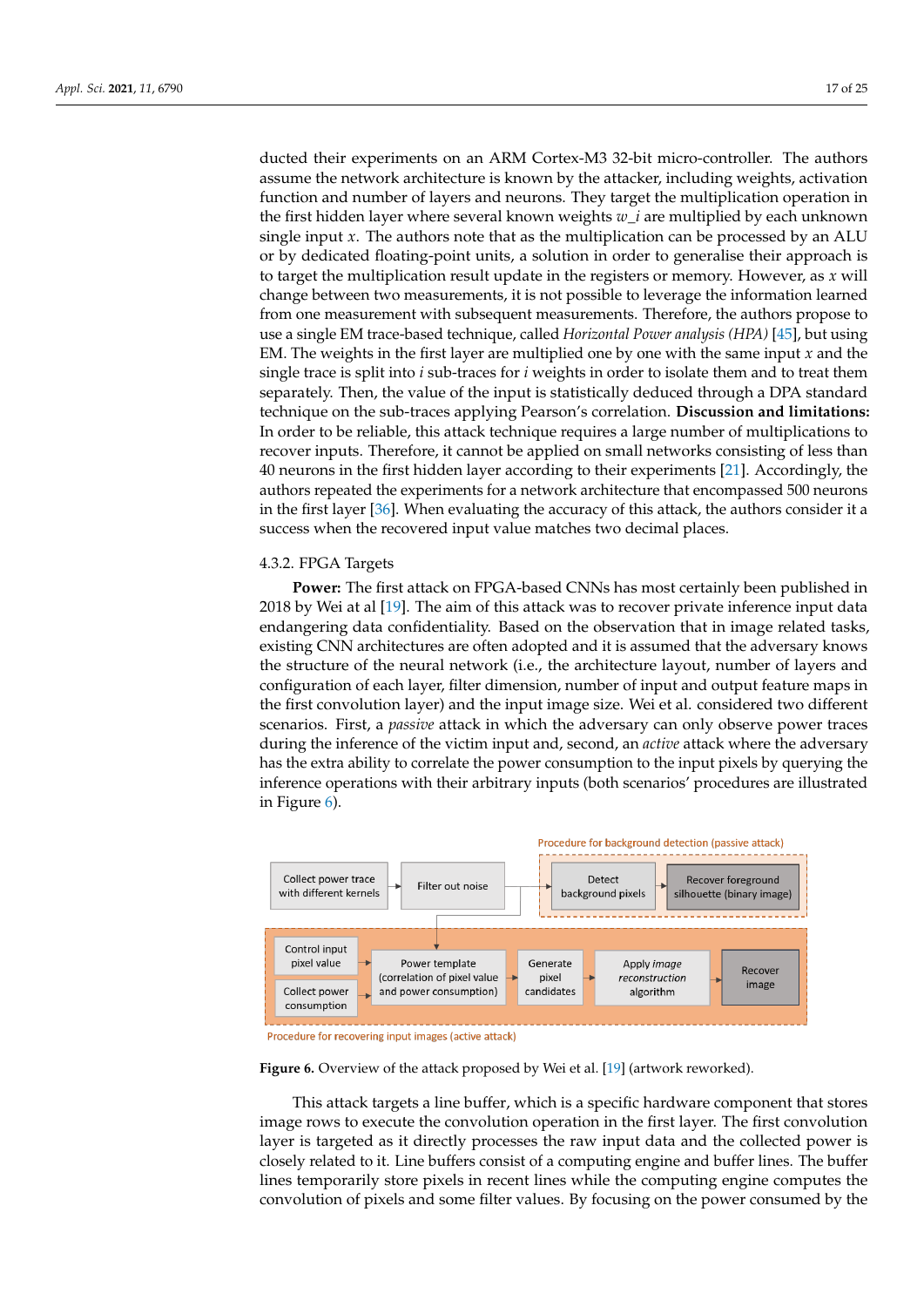convolution unit (which is the most consuming element), the author's insight is that if the data inside remain unchanged between cycles, the induced internal transitions will be limited and therefore power consumption would be small. (1) *Background detection:* The main idea of passive-based attack is then to observe the power consumption in each cycle and to determine whether pixels share similar values. If the data in the convolution engine remains the same (or similar) across cycles, the switching activity in the circuit will be low and will entail lower power consumption. With the intuition that pixels with similar values most probably belong to the background of the image (black pixels in considered MNIST data-set), the authors define a power consumption threshold in order to determine, for each cycle, if it processes background pixels. Pixel by pixel, the background is distinguished from the foreground, which permits the reconstruction of the silhouette of the foreground of the input image. (2) *Recovering image details:* Instead of being limited to the detection of background pixels, an active attacker tries to recover the actual value of each pixel. The intuition is that, in the convolution layer, the same inputs are processed with different kernels. For a certain pixel region, the value of the pixels can be inferred from the power consumption of different kernels. In a profiling stage, prior to the actual attack, the attacker will feed the inference operation with arbitrary inputs in order to build a power template storing the mapping between pixel values and power consumption at each cycle when convolved with different kernels. The template will then be used to predict the value of each pixel during the actual attack stage by using an *image reconstruction algorithm* based on a greedy heuristic. Using this template-based technique, the authors were able to retrieve the input images pixel by pixel. For experimentation, the authors implemented an existing four-layer BNN accelerator [\[41\]](#page-23-33) in a Xilinx Spartan-6 LX75 FPGA chip on the SAKURA-G board. The authors considered the MNIST database and introduced two metrics for the evaluation of their methodology: pixel-level accuracy and recognition accuracy. The first one evaluates if the value of each pixel of the reconstructed image is correct. In the passive attack, background pixels (black pixels) are regarded with value 0, while, in the active attack, this metric wants to compare the difference between the value of the retrieved pixel compared to the correct value in the original input image. The second metric evaluates the *cognitive quality* of the reconstructed image by using them to feed a high accuracy MNIST classification model and by comparing the prediction result with its correct label. The authors evaluated two different kernel sizes in the first layer,  $3 \times 3$  and  $5 \times 5$ . The passive attack highlighted the important effect of the kernel size and the selected threshold on the accuracy achieved by their method. This attack achieved better results for the smaller sized kernel (3  $\times$  3): pixel-level accuracy of 86.2% compared to 75.6% for 5  $\times$  5 kernel size and average recognition accuracy of 81.6% compared to 64.5% for  $5 \times 5$  kernel size. The reason is that the proposed algorithm is based on a threshold and assumes that all the pixels within the convolution unit are identical. The presence of foreground pixels in the convolution unit results in a misclassification of background pixels that remain to be treated. These effects increase with the size of the kernel and are more or less significant according to the digit that is being processed. The active attack achieved better results than the passive attack for both kernel sizes and showed better recognition accuracy for the smaller kernel size:  $89\%$  for  $3 \times 3$  and  $79\%$  for  $5 \times 5$  kernel size. **Discussion and limitations:** the MNIST data set is particularly suitable for this methodology as it facilitates the distinction between background and foreground pixels in plain black background MNIST images in order to reconstruct the input images. This is certainly one of the limitations of this work. The efficiency of the power model is then to be considered with messy background images, other than black and white, as we can expect in real world data sets. Furthermore, this attack exploits the line buffer in a convolution layer of the BNN implementation which is a specific design choice. However, the authors highlight that line buffers are often adopted for optimised hardware implementations in image processing applications. Finally, the authors estimated the complexity of their passive attack as proportional to the number of cycles to compute the convolution, which depends on the image size. For the active attack,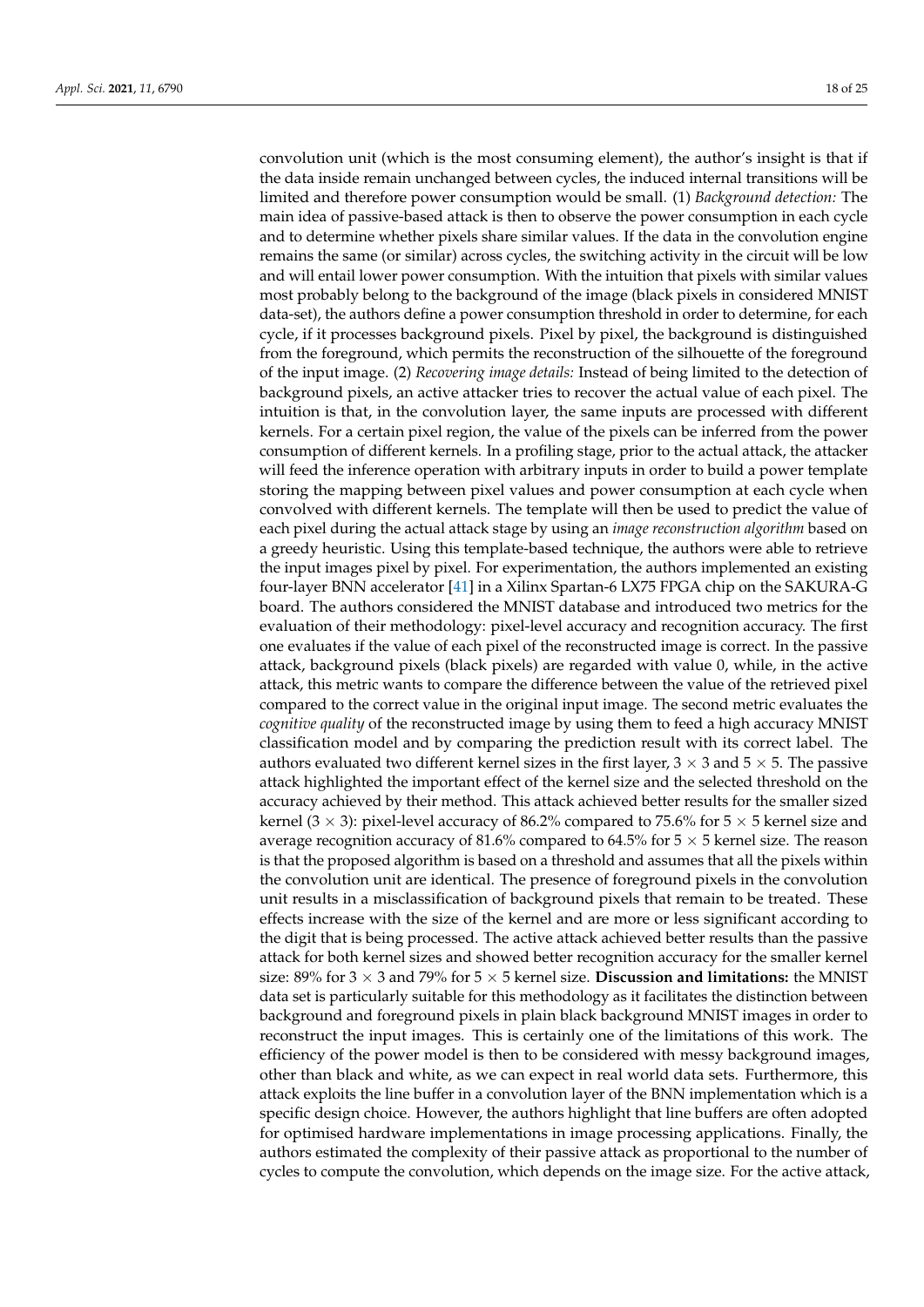the complexity is estimated according to the time and memory complexity for building the power template and the complexity of the proposed image reconstruction algorithm.

**Remote power:** Recent work has emerged using power estimations remotely obtained. Different from previously reviewed attacks, Moini et al. [\[37,](#page-23-30)[38\]](#page-23-25) (extended version) considered multi-tenant FPGA setups. In this scenario, several independent users remotely use an FPGA and, therefore, share its physical resources. A victim user runs a BNN inference module on the same FPGA where the adversary is running their modules, allowing the deduction of information on the co-located victim module. In these papers, the authors perform an attack similar to the passive attack from Wei et al. [\[19\]](#page-22-15) and follow its methodology and assumptions on the attacker knowledge of the BNN model (knowledge on the model architecture and parameters, but the input and output are unknown and cannot be controlled by the attacker). The main difference is in the fact that the authors use the observation on voltage fluctuation estimates that are remotely obtained through custom built voltage on-chip sensors based on precise time-to-digital converter (TDC) circuits. The usage of circuit delay in these sensors in obtaining estimates of the changes in the supply voltage in order to perform SCA has been previously studied in a more traditional cryptographic context [\[46\]](#page-24-1). Following this approach, the authors target the line bufferbased implementation of the convolution, which is similar to Wei et al. [\[19\]](#page-22-15), and focus on the first layer as its input is the raw data. The authors observed that the operation on foreground pixels results in significant switching activity, specifically in the adder tree of the convolution unit compared to the operation on background pixels (using MNIST data set). This activity results in power consumption and voltage drops inducing an increase in propagation delay of the TDC circuit that is adjacent to the BNN accelerator in the FPGA and that can be observed. TDC output voltage estimates are observed for each clock cycle of the first convolution layer. The averaged estimations are represented using their HWs and, after applying filters to remove noise, a threshold is used to differentiate foreground from background pixels to finally reconstruct the shape of the input image. For their experiments, the authors considered a BNN pre-trained with MNIST data set and focused on the first convolution layer with a  $28 \times 28$  gray scale image as the input and 64 kernels of size 3 × 3. An overview of the attack is illustrated in Figure [7.](#page-19-1) **Discussion and limitations:** The advantage of these attacks is that they can be performed without any physical proximity to the target device. However, using TDC-based sensor estimations requires them to be adjacent to the BNN accelerator (located in the next row of logical blocks). Moreover, this attack requires an important number of traces captured using the same image and kernel for the convolutions, which might not be a very realistic scenario. Therefore, it is required that the victim user requests the evaluation of the same image *N* multiple times by the inference engine so that the adversary is able to collect enough traces (*N* similar traces of the convolution of the same input and kernels). These traces are then averaged and filters are used in order to reduce noise. For evaluation purposes, the authors performed the attack multiple times (from 100 to 6000 runs), with and without denoising, using the exact same input and kernel. For their experiments, the authors considered different local FPGA boards for accelerator implementation (Xilinx ZCU104 and VCU118) and different locations for the victim and attacker modules. A similar experiment was run for Amazon AWS F1 FPGA instances that contain an Ultrascale+ device; in this case, the results are provided for 6000 runs. Their experiments shown that having the TDC sensors adjacent to the victim module is required to perform this attack. Significant switching of other design components located in the proximity of the convolution unit might jeopardize the attack. The authors evaluated their approach through normalised cross-correlation between the reconstructed images and the original ones and their methodology achieved a maximum normalised cross-correlation of 0.745 and 0.678 with the adjacent placement of TDC on the FPGA for ZCU104 and VCU118, respectively. The mean structural similarity index (MSSIM [\[39\]](#page-23-31)) was also calculated. This index determines the similarity between two fixed-size windows of two images instead of evaluating the pixels individually. The MSSIM index is within the range of  $\{-1,1\}$ , where values close to 1 indicate a complete match while  $-1$  indicates a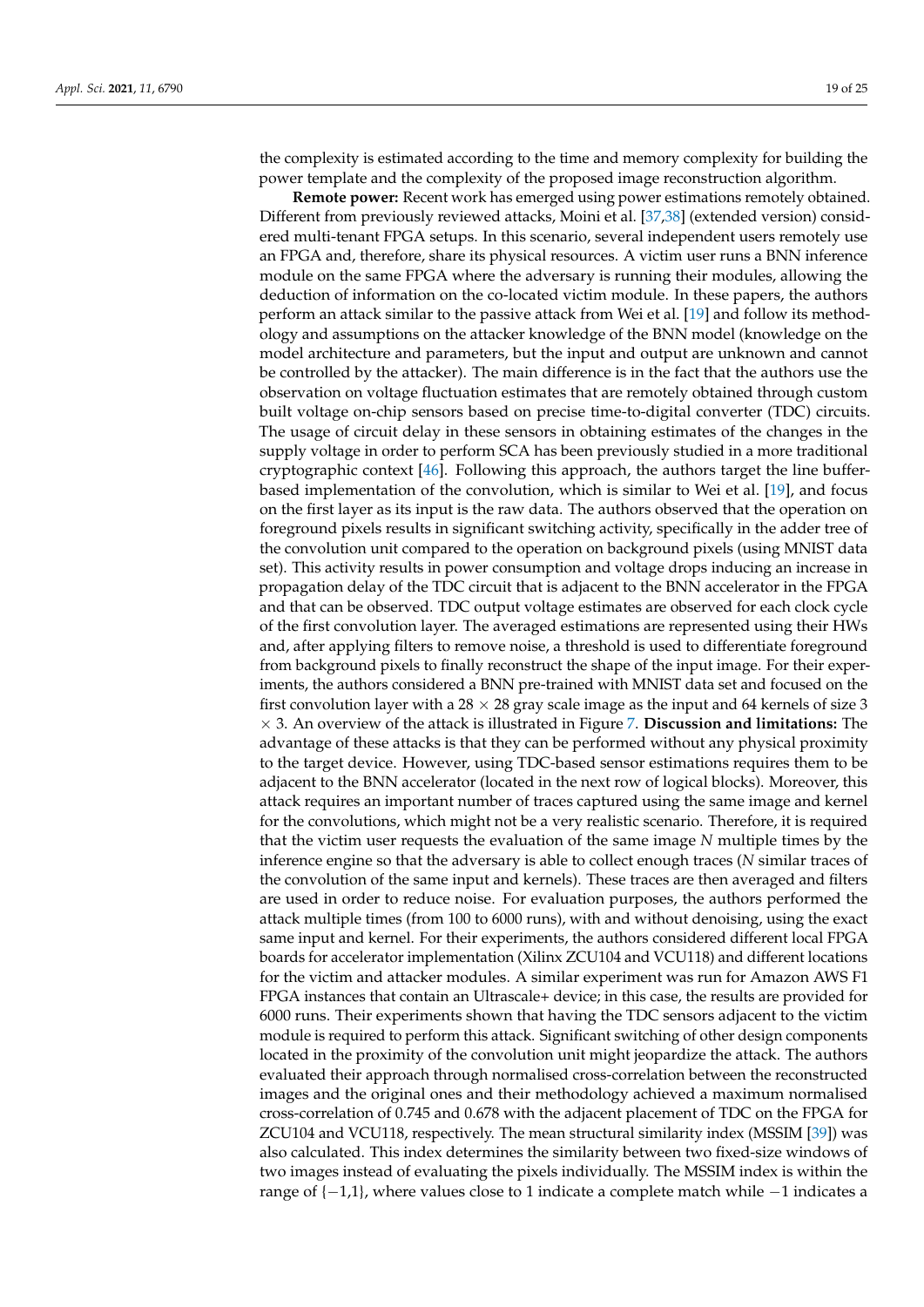complete mismatch. Within an 11-pixel sliding window, the authors' results displayed a MSSIM index around 0.8, which is compatible with the cross-correlation results.

<span id="page-19-1"></span>

**Figure 7.** Overview of the attack proposed by Moini et al. [\[19\]](#page-22-15) (artwork reworked).

## <span id="page-19-0"></span>**5. Current Countermeasures**

While the research field of SCA attacks against hardware implementations continues to gain interest, very few mitigation techniques have been proposed so far.

MaskedNet, by Dubey et al. [\[33\]](#page-23-29), represents the first implementation of a BNN on FPGA including power-based SCA defense mechanisms. Following the principle of masking-based techniques widely used in the cryptographic domain, the authors propose a solution adapted to the case of DNNs in order to reduce the induced costs. The authors start by implementing a baseline BNN FPGA-based design and a power-based attack using DPA. With this attack discussed in Section [4.2.2,](#page-13-1) the authors show that an attacker can target the adder tree in order to extract the secret weights. Therefore, Dubey et al. designed a masking technique aimed at breaking the correlation between the summations computed at each state of the adder tree and the secret weights, as exploited to perform their attack. The aim of masking is to make every intermediate computation independent of the secret data. The general idea is to split computations dependent on secret data into two (or more) *randomized parts*. These parts are processed independently and reconstituted at the end in order to generate the expected result. As it is a defense mechanism at the level of the algorithm, it is therefore not specific to the implementation technology (FPGA or ASIC). The authors mainly proposed to mask two key components: the adder tree and the activation function. For this, each input pixel  $px_i$  is split into two parts:  $p_1 = r_i$  and  $p_2 = px_i - r_i$ ; *r* being an 8-bit random number.  $p_1$  and  $p_2$  are independent of the input pixel value. Subsequently, the adder tree individually processes each part summation in such a manner that their combination will generate the original sum. In the same manner, the authors propose to mask the activation function of the BNN, which generates  $+1/-1$  when the weighted summation is positive/negative. In the case of masking, the activation function will receive the summations corresponding to the two generated parts. The masked function then requires the determination of the sign of the summation of the two parts but without performing their actual summation. As the sign only depends on the MSB of the final summation, the authors designed a circuit that sequentially calculates and propagates the masked carry bits as in a ripple-carry generator. The authors highlighted that there is a correlation between the sign bit and the input. Therefore, a hiding technique was used for the sign bit computation in order to generate constant power consumption and to avoid information leakages. For the experimental evaluation of the proposed defense, the authors perform first-order DPA-based SCA aimed at extracting the secret weight values on their baseline BNN FPGA-based design and the same BNN including the masked components. Results show that while only 200 traces were required for the attack to succeed on the unprotected network, the attack is still not successful after 100K traces in the protected design. As for the overhead induced by their defense, the authors evaluated an area increase in the number of FPGA LUTs (Look Up Tables), flip flops and BRAMs (embedded Block RAM memories) in their design of  $2.7 \times$  ,  $1.7 \times$  and  $1.3 \times$ , respectively, and an increase in inference latency of  $2\times$ . Finally, this defense is demonstrated to be effective for first-order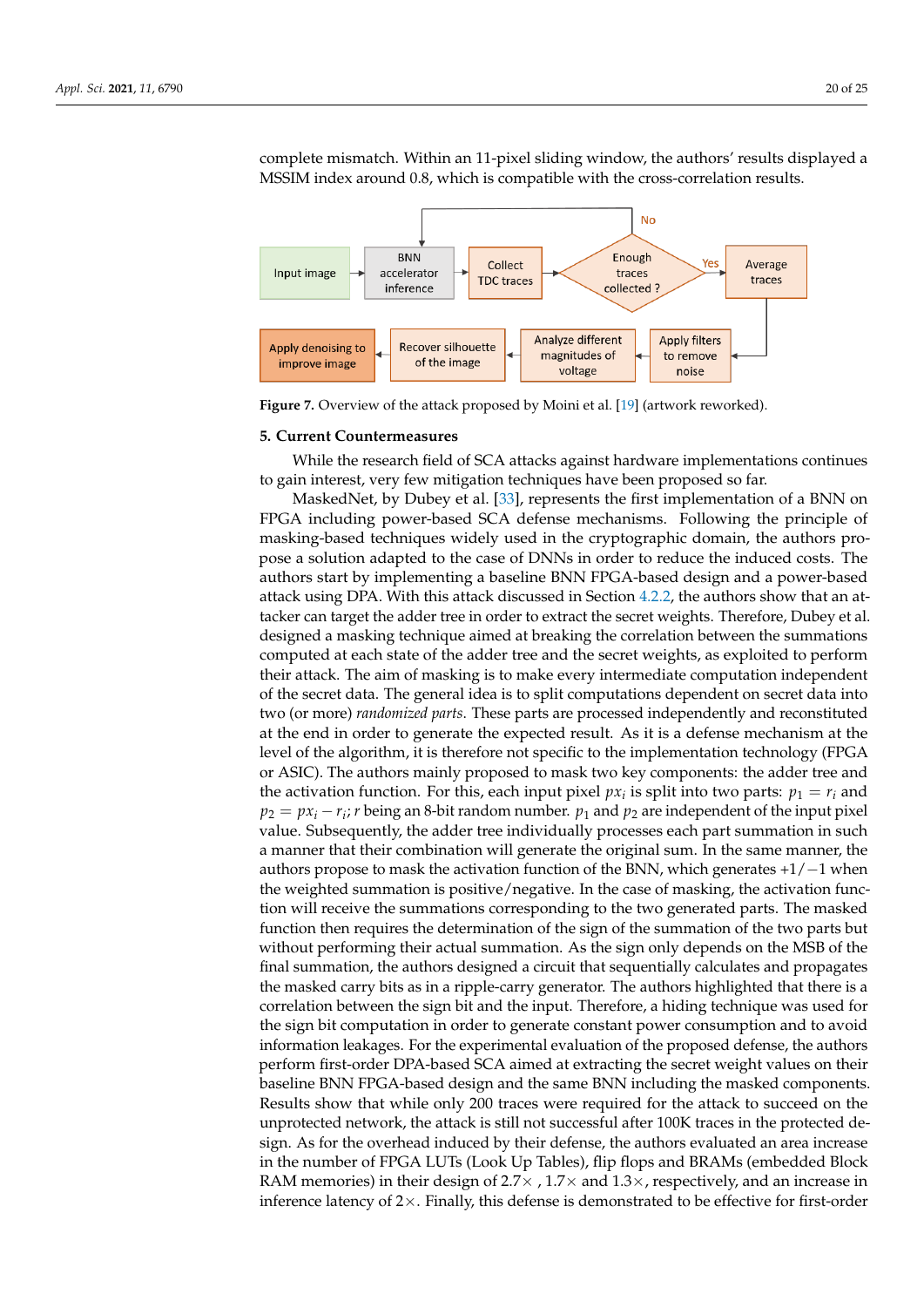SCA (DPA in their evaluation methodology). However, the authors note that splitting the secret data dependent inputs into more parts would enable the extension of the solution to be effective against higher-order SCA.

In addition to this first countermeasure that was completely implemented and evaluated, some literature contributions studying attacks have provided some insights of possible mitigation techniques. In order to mitigate power analysis, Batina et al. [\[20\]](#page-23-0) proposed to use a shuffle-based technique in order to modify the sequence of each neuron multiplication within a layer across different inference operations. They also highlight that while constant-time computation for instance of activation functions should be efficient against timing attacks, it might introduce significant performance overhead.

Similarly, Maji et al. [\[29\]](#page-23-22) proposed constant-time implementation of ReLu activation functions as well as the fixed-point representation of any generic floating point weight in order to avoid the timing leakage of ReLu functions and floating point multiply and accumulate operations. However, the proposed defense was evaluated on ATmega328P micro-controller; the results shown a significant performance overhead (the time required to perform multiplication operation increased by  $2\times$ ).

Moini et al. [\[37,](#page-23-30)[38\]](#page-23-25) provided some ideas on how to mitigate input recovery attacks. Specifically, they propose to shuffle the pixel order of the convolution unit processing for each image input in order to increase the difficulty when trying to reconstruct the secret image. The overhead and efficiency of this technique remains to be evaluated.

#### <span id="page-20-0"></span>**6. Discussion and Future Research Leads**

In this section challenges of reviewed attacks are discussed. Then, some research directions for future work are provided. Finally, further SCA techniques out of the scope of this survey are introduced.

#### *6.1. Challenges of Studied Attacks*

Physical SCA attacks exploiting power and EM traces constitute an emergent research field that is rapidly gaining interest. These attacks have shown that they are a real and dangerous threat and that mitigation techniques are undoubtedly required. However, several limitations of the studied attacks can be identified.

**Reproducibility:** Very few works reference (dedicated articles and/or source code) the DNN model and the implementation details for their evaluation. Experimental results, however, might significantly vary depending on implementation details.

**Scalability/genericity:** As this is still an emergent research field, the majority of attack works aim at providing a proof of concept for the feasibility of SCA attacks as well as their potential effect. However, the scalability and genericity, for instance from a different physical target or a more complex and realistic data set, are not often considered. Moreover, some attacks are specific to a certain physical target or to a certain design choice.

**Metrics for evaluation:** Several metrics have been proposed for evaluating the efficiency of attacks including the accuracy of the recovered information, the portion of the recovered information and the similarity of results for victim and recovered networks (see Table [2\)](#page-11-0). We can note that some metrics serve for evaluation purposes when showing a proof-of-concept but cannot be used in an actual attack. This is, for example, the case of the comparison on the accuracy of the recovered information and, for instance, of recovered weight values. Comparing them to the victim DNN, the actual values are not possible as this information will not be accessible to the attacker. Moreover, when looking at comparing attacks or at studying their feasibility on more realistic scenarios, it is necessary to be able to evaluate their cost and complexity. The number of traces required for performing an attack are usually provided. However, very few works consider the overhead in terms of memory storage or recovery techniques computation effort. Similarly, as mitigation techniques emerge, common metrics for evaluating the resilience of defenses and their cost will be of great matter.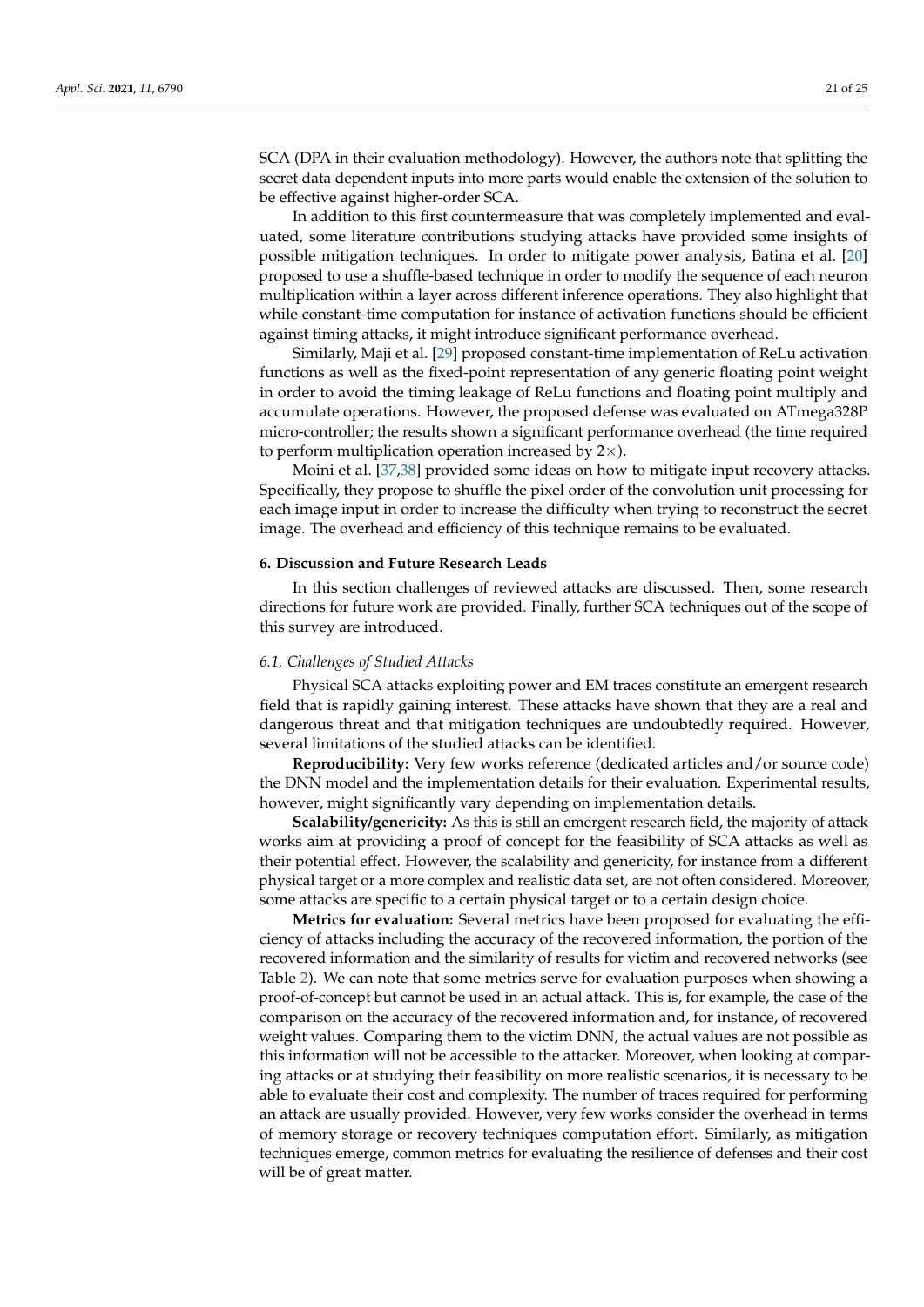#### *6.2. Future Research Leads*

The first few defenses that have been implemented have shown a very significant overhead in terms of latency and area (approximately  $2\times$ ). This overhead represents an important challenge, especially for low-power devices in the IoT context. This motivates pursuing efforts on the design of further mitigation techniques and on their optimization. With their emergence, attacks targeting protected DNN implementations are also expected to be studied in the near future. After machine learning used for enhancing SCA and machine learning implementations being the target of SCA attacks, machine learning-enhanced SCA against machine learning implementations represent a promising future research direction. For example, an interesting work [\[35\]](#page-23-23) already mixes both machine learning attacks (adversarial in this case) and SCA attacks against DNN implementations. This work has been discussed in Section [4.](#page-6-0) Finally, current literature works target CNNs/DNNs as they have been widely studied and deployed in low-cost processors and FPGAs. However, other networks such as Recurrent or Spiking Neural Networks (RNN and SNN) are rapidly gaining interest. Studying their secure implementation is also an interesting research direction.

#### *6.3. Out of the Scope Attacks*

Finally, other side-channels and SCA techniques, which out of the scope of this review, have been successfully applied against DNNs. Several endeavors have exploited timing SCA attacks against DNNs running on different implementation platforms, software and hardware. Timing measurements are usually accessible through the analysis of cache access patterns [\[47\]](#page-24-2), which is a hardware resource shared between the attacker and victim application. However, the observation of other physical measurements including power or EM traces can also provide information on computation time [\[20\]](#page-23-0). These attacks have been widely studied against ×86 processor-based DNN implementations. Gongye et al. [\[48\]](#page-24-3), for example, have successfully recovered the network parameters of an MLP model from a software implementation on a  $\times 86$  processor, assuming that the attacker knows the model layout (number of layers and neurons in each layer). Cache-based SCA techniques, such as the well known Flush+Reload [\[49\]](#page-24-4), have also been used against DNN software implementations in order to recover model architectures [\[47](#page-24-2)[,50\]](#page-24-5). A close work [\[51\]](#page-24-6) has recovered the network parameters on a CNN model implemented in a  $\times 86$  processor through persistent cache monitoring. Contrary to the vast majority of existing literature attacks, the target model is trained with real medical data. The observation and analysis of off-chip memory access patterns have also been exploited for deducing DNN architecture layouts and parameters [\[52\]](#page-24-7). Other works [\[53\]](#page-24-8) have performed timing attacks using a timing model specifically adapted to micro-controllers in order to recover the network input data (data to be classified). Logical SCA attacks against DNNs as well as other attacks including trojan and fault injection and algorithmic-based attacks are also being studied [\[22\]](#page-23-2).

# <span id="page-21-0"></span>**7. Summary**

In this paper a survey of physical SCA attacks against embedded DNN implementations has been presented. The focus has been placed on Power-based and EM-based attacks. This work has shown that while there is an emergent and important research field on attacks, it is not easy to compare existing works as they follow different threat models, assumptions, targets and evaluation metrics. Moreover, several challenges have been identified, such as attack reproducibility, scalability and genericity. A taxonomy of attacks has been proposed and works have been classified according to their diverse features in order to provide a thorough overview of the existing techniques as well as their limitations. We have also presented the very few existing mitigation techniques that have been proposed in the literature so far. We have discussed their challenges and we hope to encourage to pursue further endeavors in this direction. We highlighted the necessity of following common attack scenarios and evaluation metrics for both attacks and defenses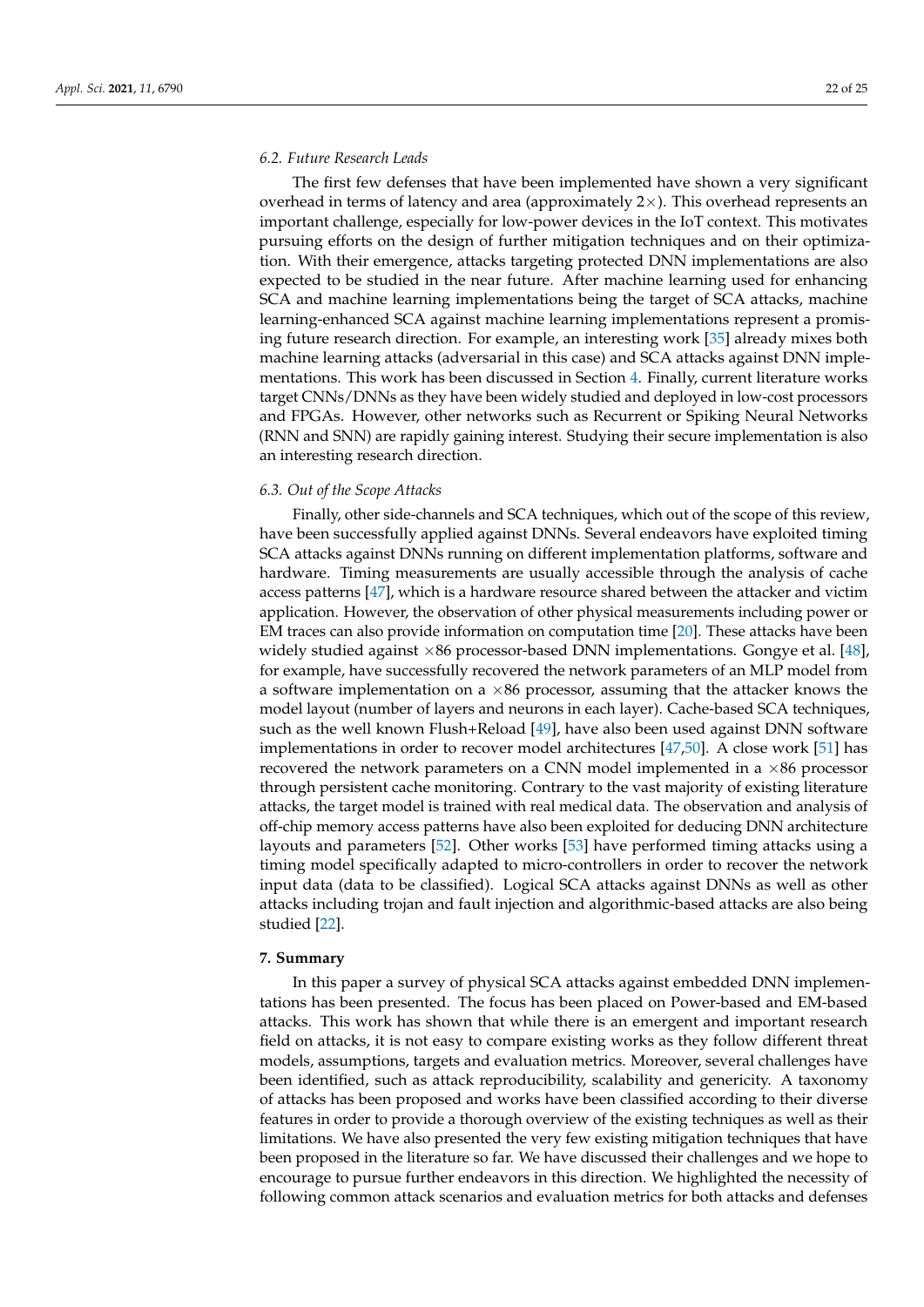in order to easily compare different approaches. Finally, we provided insights on future research leads.

**Author Contributions:** Conceptualization, M.M.R.; methodology, M.M.R.; project administration, M.M.R.; resources, M.M.R. and R.S.; supervision, M.M.R.; validation, M.M.R. and R.S.; visualization, M.M.R.; writing—original draft preparation, M.M.R.; writing—review and editing, M.M.R. and R.S. All authors have read and agreed to the published version of the manuscript.

**Funding:** This research received no external funding.

**Institutional Review Board Statement:** Not applicable.

**Informed Consent Statement:** Not applicable.

**Data Availability Statement:** Not applicable.

**Conflicts of Interest:** The authors declare no conflict of interest.

#### **References**

- <span id="page-22-0"></span>1. Mittal, S. A Survey of FPGA-Based Accelerators for Convolutional Neural Networks. *Neural Comput. Appl.* **2020**, *32*, 1109–1139. [\[CrossRef\]](http://doi.org/10.1007/s00521-018-3761-1)
- <span id="page-22-1"></span>2. Abdelouahab, K.; Pelcat, M.; Serot, J.; Berry, F. Accelerating CNN inference on FPGAs: A survey. *arXiv* **2018**, arXiv:1806.01683.
- <span id="page-22-17"></span>3. Chen, Y.H.; Emer, J.; Sze, V. Eyeriss: A Spatial Architecture for Energy-Efficient Dataflow for Convolutional Neural Networks. *ACM SIGARCH Comput. Archit. News* **2016**, *44*, 367–379. [\[CrossRef\]](http://dx.doi.org/10.1145/3007787.3001177)
- <span id="page-22-2"></span>4. Abdelouahab, K.; Pelcat, M.; Serot, J.; Bourrasset, C.; Berry, F. Tactics to Directly Map CNN Graphs on Embedded FPGAs. *IEEE Embed. Syst. Lett.* **2017**, *9*, 113–116. [\[CrossRef\]](http://dx.doi.org/10.1109/LES.2017.2743247)
- <span id="page-22-3"></span>5. QaisarAhmadAlBadawi, A.; Chao, J.; Lin, J.; Mun, C.F.; Jie, S.J.; Tan, B.H.M.; Nan, X.; Khin, A.M.M.; Chandrasekhar, V. Towards the AlexNet Moment for Homomorphic Encryption: HCNN, the First Homomorphic CNN on Encrypted Data with GPUs. *IEEE Trans. Emerg. Top. Comput.* **2020**. [\[CrossRef\]](http://dx.doi.org/10.1109/TETC.2020.3014636)
- 6. Bourse, F.; Minelli, M.; Minihold, M.; Paillier, P. Fast Homomorphic Evaluation of Deep Discretized Neural Networks. In Proceedings of the Annual International Cryptology Conference, Santa Barbara, CA, USA, 19–23 August 2018; pp. 483–512.
- 7. Hesamifard, E.; Takabi, H.; Ghasemi, M. CryptoDL: Deep Neural Networks over Encrypted Data. *arXiv* **2017**, arXiv:1711.05189.
- <span id="page-22-4"></span>8. Chillotti, I.; Joye, M.; Paillier, P. New Challenges for Fully Homomorphic Encryption. Privacy-Preserving Machine Learning (PPML-PriML 2020) NeurIPS 2020 Workshop. 2020. Available online: [https://ppml-workshop.github.io/ppml20/pdfs/Chillotti\\_](https://ppml-workshop.github.io/ppml20/pdfs/Chillotti_et_al.pdf) [et\\_al.pdf](https://ppml-workshop.github.io/ppml20/pdfs/Chillotti_et_al.pdf) (accessed on 22 July 2021)
- <span id="page-22-16"></span><span id="page-22-5"></span>9. Goodfellow, I.; Bengio, Y.; Courville, A. *Deep Learning*; MIT Press: Cambridge, MA, USA, 2016. Available online: [http:](http://www.deeplearningbook.org) [//www.deeplearningbook.org](http://www.deeplearningbook.org) (accessed on 22 July 2021)
- <span id="page-22-6"></span>10. Sharma, S.; Sharma, S. Activation functions in neural networks. *Towards Data Sci.* **2017**, *6*, 310–316. [\[CrossRef\]](http://dx.doi.org/10.33564/IJEAST.2020.v04i12.054)
- <span id="page-22-7"></span>11. Sze, V.; Chen, Y.H.; Yang, T.J.; Emer, J.S. Efficient Processing of Deep Neural Networks: A Tutorial and Survey. *Proc. IEEE* **2017**, *105*, 2295–2329. [\[CrossRef\]](http://dx.doi.org/10.1109/JPROC.2017.2761740)
- <span id="page-22-8"></span>12. Hubara, I.; Courbariaux, M.; Soudry, D.; El-Yaniv, R.; Bengio, Y. Binarized Neural networks. In Proceedings of the 30th International Conference on Neural Information Processing Systems, Barcelona, Spain, 5–10 December 2016; pp. 4114–4122.
- <span id="page-22-9"></span>13. Qin, H.; Gong, R.; Liu, X.; Bai, X.; Song, J.; Sebe, N. Binary neural networks: A survey. *Pattern Recognit.* **2020**, *105*, 107281. [\[CrossRef\]](http://dx.doi.org/10.1016/j.patcog.2020.107281)
- <span id="page-22-10"></span>14. Jap, D.; Yli-Mäyry, V.; Ito, A.; Ueno, R.; Bhasin, S.; Homma, N. Practical Side-Channel Based Model Extraction Attack on Tree-Based Machine Learning Algorithm. In Proceedings of the International Conference on Applied Cryptography and Network Security, Rome, Italy, 19–22 October 2020; pp. 93–105.
- <span id="page-22-11"></span>15. Spreitzer, R.; Moonsamy, V.; Korak, T.; Mangard, S. Systematic Classification of Side-Channel Attacks: A Case Study for Mobile Devices. *IEEE Commun. Surv. Tutor.* **2017**, *20*, 465–488. [\[CrossRef\]](http://dx.doi.org/10.1109/COMST.2017.2779824)
- <span id="page-22-12"></span>16. Kocher, P.; Jaffe, J.; Jun, B. Differential Power Analysis. In Proceedings of the Annual International Cryptology Conference, Santa Barbara, CA, USA, 15–19 August 1999; pp. 388–397.
- <span id="page-22-13"></span>17. Brier, E.; Clavier, C.; Olivier, F. Correlation Power Analysis with a Leakage Model. In Proceedings of the International Workshop on Cryptographic Hardware and Embedded Systems, Cambridge, MA, USA, 11–13 August 2004; pp. 16–29.
- <span id="page-22-14"></span>18. Gilad-Bachrach, R.; Dowlin, N.; Laine, K.; Lauter, K.; Naehrig, M.; Wernsing, J. CryptoNets: Applying Neural Networks to Encrypted Data with High Throughput and Accuracy. In Proceedings of the 33rd International Conference on Machine Learning, New York, NY, USA, 19–24 June 2016; pp. 201–210.
- <span id="page-22-15"></span>19. Wei, L.; Luo, B.; Li, Y.; Liu, Y.; Xu, Q. I Know What You See: Power Side-Channel Attack on Convolutional Neural Network Accelerators. In Proceedings of the 34th Annual Computer Security Applications Conference, San Juan, PR, USA, 3–7 December 2018; pp. 393–406.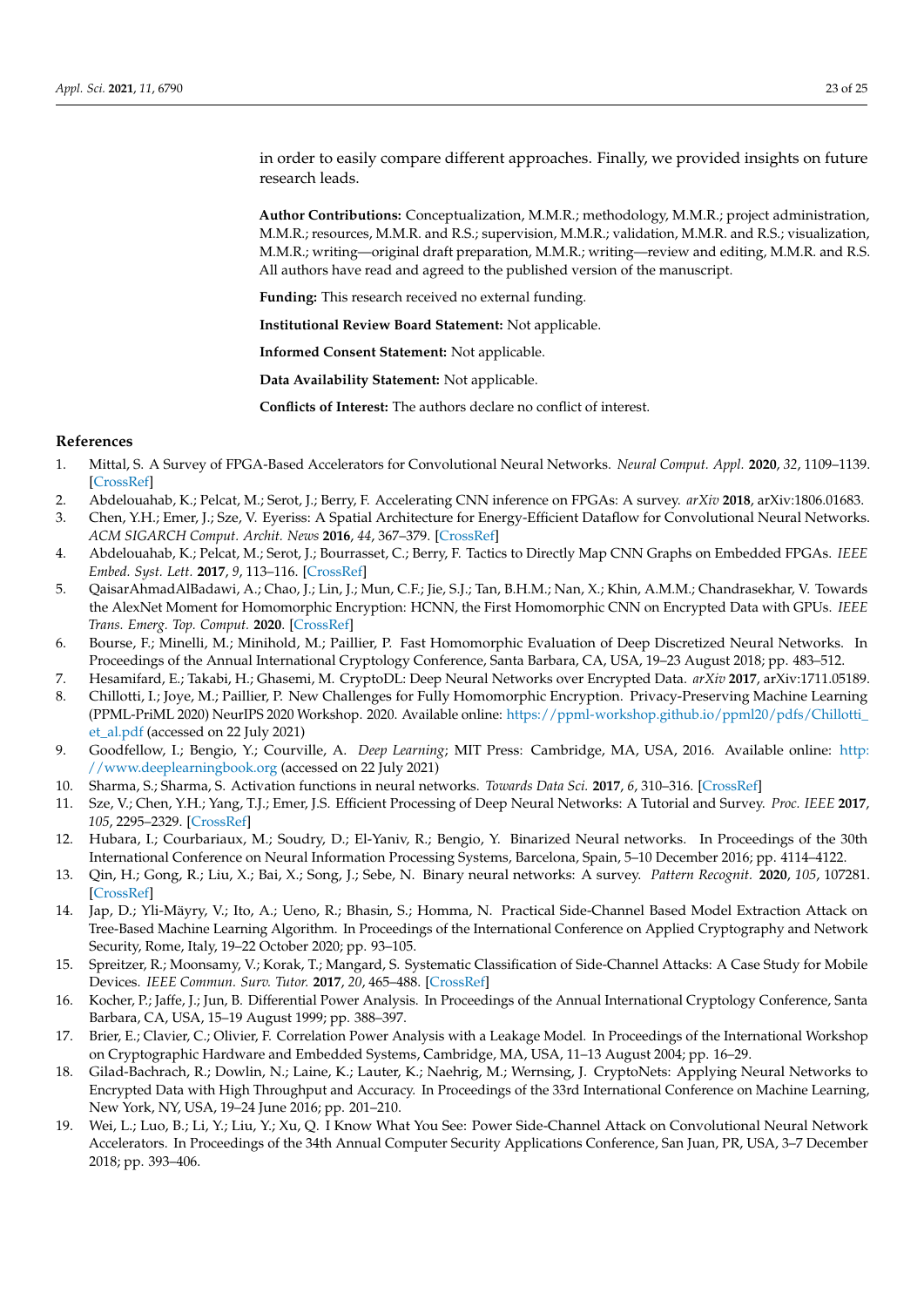- <span id="page-23-17"></span><span id="page-23-11"></span><span id="page-23-10"></span><span id="page-23-9"></span><span id="page-23-0"></span>20. Batina, L.; Bhasin, S.; Jap, D.; Picek, S. CSI NN: Reverse Engineering of Neural Network Architectures Through Electromagnetic Side Channel. In Proceedings of the 28th USENIX Security Symposium (USENIX Security 19), Santa Clara, CA, USA, 14–16 August 2019; pp. 515–532.
- <span id="page-23-12"></span><span id="page-23-1"></span>21. Batina, L.; Bhasin, S.; Jap, D.; Picek, S. CSI Neural Network: Using Side-channels to Recover Your Artificial Neural Network Information. *arXiv* **2018**, arXiv:1810.09076.
- <span id="page-23-13"></span><span id="page-23-2"></span>22. Chabanne, H.; Danger, J.L.; Guiga, L.; Kühne, U. Side channel attacks for architecture extraction of neural networks. *CAAI Trans. Intell. Technol.* **2021**, *6*, 3–16. [\[CrossRef\]](http://dx.doi.org/10.1049/cit2.12026)
- <span id="page-23-3"></span>23. Xu, Q.; Arafin, M.T.; Qu, G. Security of Neural Networks from Hardware Perspective: A Survey and Beyond. In Proceedings of the 2021 26th Asia and South Pacific Design Automation Conference (ASP-DAC), Tokyo, Japan, 18–21 January 2021; pp. 449–454.
- <span id="page-23-14"></span><span id="page-23-4"></span>24. Joud, R.; Moellic, P.A.; Bernhard, R.; Rigaud, J.B. A Review of Confidentiality Threats Against Embedded Neural Network Models. *arXiv* **2021**, arXiv:2105.01401.
- <span id="page-23-15"></span><span id="page-23-5"></span>25. Mittal, S.; Gupta, H.; Srivastava, S. A Survey on hardware security of DNN models and accelerators. *J. Syst. Archit.* **2021**, *117*, 102163. [\[CrossRef\]](http://dx.doi.org/10.1016/j.sysarc.2021.102163)
- <span id="page-23-6"></span>26. Lai, L.; Suda, N.; Chandra, V. CMSIS-NN: Efficient Neural Network Kernels for Arm Cortex-M CPUs. *arXiv* **2018**, arXiv:1801.06601.
- <span id="page-23-16"></span><span id="page-23-7"></span>27. Deng, L. The MNIST Database of Handwritten Digit Images for Machine Learning Research [Best of the Web]. *IEEE Signal Process. Mag.* **2012**, *29*, 141–142. [\[CrossRef\]](http://dx.doi.org/10.1109/MSP.2012.2211477)
- <span id="page-23-18"></span><span id="page-23-8"></span>28. Alex, K.; Vinod, N.; Geoffrey, H. CIFAR-10 (Canadian Institute for Advanced Research). Available online: [http://www.cs.toronto.](http://www.cs.toronto.edu/~kriz/cifar.html) [edu/~kriz/cifar.html](http://www.cs.toronto.edu/~kriz/cifar.html) (accessed on 22 July 2021)
- <span id="page-23-22"></span><span id="page-23-19"></span>29. Maji, S.; Banerjee, U.; Chandrakasan, A.P. Leaky Nets: Recovering Embedded Neural Network Models and Inputs through Simple Power and Timing Side-Channels–Attacks and Defenses. *IEEE Internet Things J.* **2021**. [\[CrossRef\]](http://dx.doi.org/10.1109/JIOT.2021.3061314)
- <span id="page-23-26"></span><span id="page-23-20"></span>30. Yoshida, K.; Kubota, T.; Shiozaki, M.; Fujino, T. Model-Extraction Attack Against FPGA-DNN Accelerator Utilizing Correlation Electromagnetic Analysis. In Proceedings of the 2019 IEEE 27th Annual International Symposium on Field-Programmable Custom Computing Machines (FCCM), San Diego, CA, USA, 28 April–1 May 2019; p. 318.
- <span id="page-23-27"></span>31. Yoshida, K.; Kubota, T.; Okura, S.; Shiozaki, M.; Fujino, T. Model Reverse-Engineering Attack using Correlation Power Analysis against Systolic Array Based Neural Network Accelerator. In Proceedings of the 2020 IEEE International Symposium on Circuits and Systems (ISCAS), Seville, Spain, 12–14 October 2020; pp. 1–5.
- <span id="page-23-28"></span>32. Yoshida, K.; Shiozaki, M.; Okura, S.; Kubota, T.; Fujino, T. Model Reverse-Engineering Attack against Systolic-Array-Based DNN Accelerator Using Correlation Power Analysis. *IEICE Trans. Fundam. Electron. Commun. Comput. Sci.* **2021**, *104*, 152–161. [\[CrossRef\]](http://dx.doi.org/10.1587/transfun.2020CIP0024)
- <span id="page-23-29"></span>33. Dubey, A.; Cammarota, R.; Aysu, A. MaskedNet: The First Hardware Inference Engine Aiming Power Side-Channel Protection. In Proceedings of the 2020 IEEE International Symposium on Hardware Oriented Security and Trust (HOST), San Jose, CA, USA, 7–11 December 2020; pp. 197–208.
- <span id="page-23-21"></span>34. Yu, H.; Ma, H.; Yang, K.; Zhao, Y.; Jin, Y. DeepEM: Deep Neural Networks Model Recovery through EM Side-Channel Information Leakage. In Proceedings of the 2020 IEEE International Symposium on Hardware Oriented Security and Trust (HOST), San Jose, CA, USA, 7–11 December 2020; pp. 209–218.
- <span id="page-23-23"></span>35. Xiang, Y.; Chen, Z.; Chen, Z.; Fang, Z.; Hao, H.; Chen, J.; Liu, Y.; Wu, Z.; Xuan, Q.; Yang, X. Open DNN Box by Power Side-Channel Attack. *IEEE Trans. Circuits Syst. II Express Briefs* **2020**, *67*, 2717–2721. [\[CrossRef\]](http://dx.doi.org/10.1109/TCSII.2020.2973007)
- <span id="page-23-24"></span>36. Batina, L.; Bhasin, S.; Jap, D.; Picek, S. Poster: Recovering the Input of Neural Networks via Single Shot Side-channel Attacks. In Proceedings of the 2019 ACM SIGSAC Conference on Computer and Communications Security, London, UK, 11–15 November 2019; pp. 2657–2659.
- <span id="page-23-30"></span>37. Moini, S.; Tian, S.; Szefer, J.; Holcomb, D.; Tessier, R. Remote Power Side-Channel Attacks on CNN Accelerators in FPGAs. *arXiv* **2020**, arXiv:2011.07603.
- <span id="page-23-25"></span>38. Moini, S.; Tian, S.; Holcomb, D.; Szefer, J.; Tessier, R. Power Side-Channel Attacks on BNN Accelerators in Remote FPGAs. *IEEE J. Emerg. Sel. Top. Circuits Syst.* **2021**, *11*, 357–370. [\[CrossRef\]](http://dx.doi.org/10.1109/JETCAS.2021.3074608)
- <span id="page-23-31"></span>39. Wang, Z.; Bovik, A.C.; Sheikh, H.R.; Simoncelli, E.P. Image quality assessment: From error visibility to structural similarity. *IEEE Trans. Image Process.* **2004**, *13*, 600–612. [\[CrossRef\]](http://dx.doi.org/10.1109/TIP.2003.819861) [\[PubMed\]](http://www.ncbi.nlm.nih.gov/pubmed/15376593)
- <span id="page-23-32"></span>40. Lowd, D.; Meek, C. Adversarial learning. In Proceedings of the Eleventh ACM SIGKDD International Conference on Knowledge Discovery in Data Mining, Chicago, IL, USA, 21–24 August 2005; pp. 641–647.
- <span id="page-23-33"></span>41. Zhao, R.; Song, W.; Zhang, W.; Xing, T.; Lin, J.H.; Srivastava, M.; Gupta, R.; Zhang, Z. Accelerating Binarized Convolutional Neural Networks with Software-Programmable FPGAs. In Proceedings of the 2017 ACM/SIGDA International Symposium on Field-Programmable Gate Arrays, Monterey, CA, USA, 22–24 February 2017; pp. 15–24.
- <span id="page-23-34"></span>42. Yu, H.; Yang, K.; Zhang, T.; Tsai, Y.Y.; Ho, T.Y.; Jin, Y. CloudLeak: Large-Scale Deep Learning Models Stealing Through Adversarial Examples. In Proceedings of the Network and Distributed Systems Security Symposium (NDSS), San Diego, CA, USA, 23–26 February 2020.
- <span id="page-23-35"></span>43. Jouppi, N.P.; Young, C.; Patil, N.; Patterson, D.; Agrawal, G.; Bajwa, R.; Bates, S.; Bhatia, S.; Boden, N.; Borchers, A.; et al. In-Datacenter Performance Analysis of a Tensor Processing Unit. In Proceedings of the 44th Annual International Symposium on Computer Architecture, Toronto, ON, Canada, 24–28 June 2017; pp. 1–12.
- <span id="page-23-36"></span>44. Kung, H.T. Why systolic architectures? *IEEE Comput.* **1982**, *15*, 37–46. [\[CrossRef\]](http://dx.doi.org/10.1109/MC.1982.1653825)